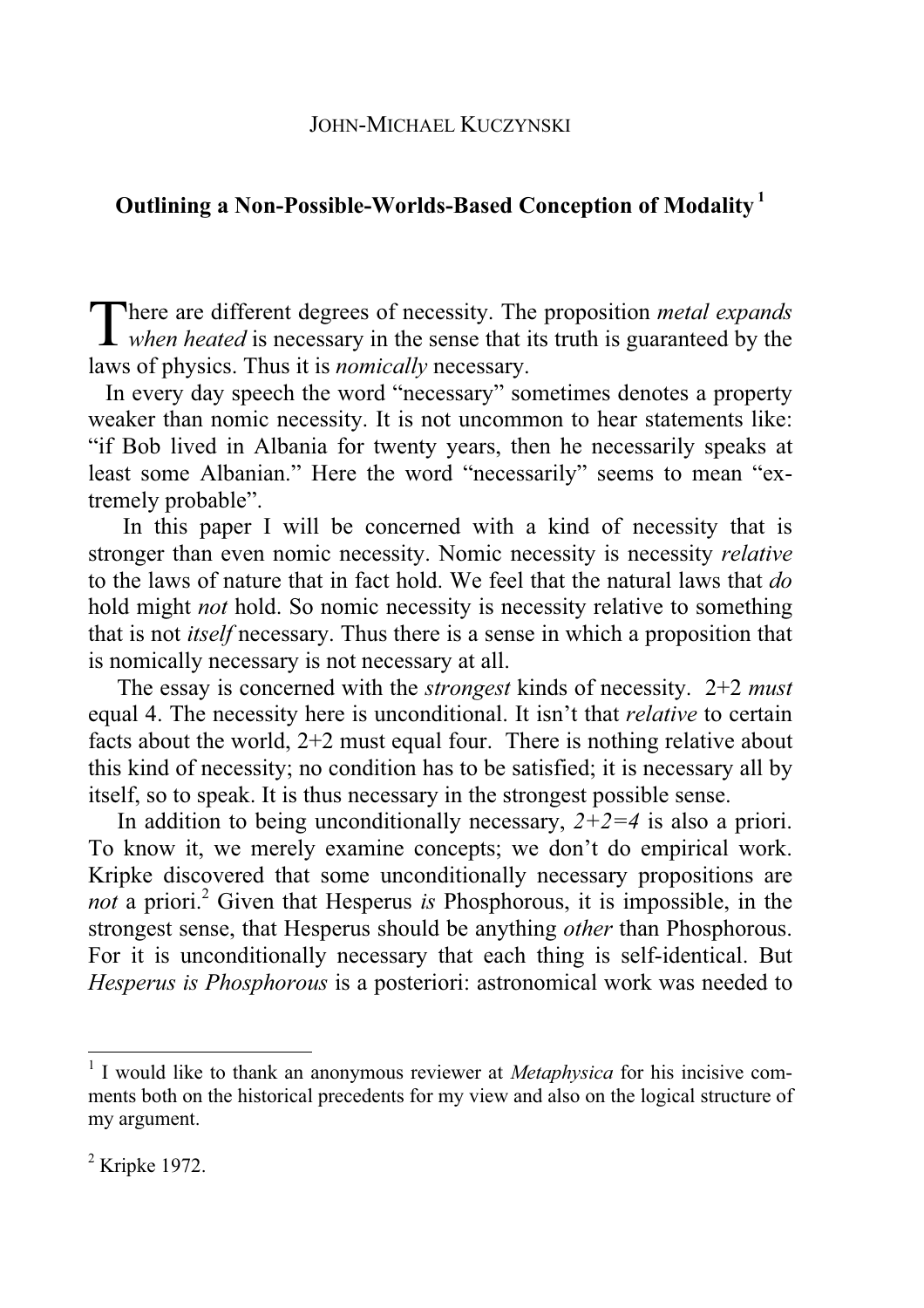learn that it is true. So here we have a proposition that is both unconditionally necessary and also a posteriori.

 This paper is concerned exclusively with necessity in the strongest sense. We will not discuss the conditional necessity characteristic of propositions like *metals expand when heated*. So henceforth the words "necessity" and "necessarily" will, without exception, denote *only* necessity in the strongest sense.

 Philosophers have long debated what it is for a proposition to be necessarily true. One approach is given by the following thesis:

So, for example, the proposition *triangles have three sides* is necessarily true because it is logically or conceptually true ("logico-conceptually" true). It is true wholly in virtue of the concepts composing it and of the way in which these concepts are arranged in that proposition. (Sometimes I will say "analytic" or "true a priori" instead of "logico-conceptually true". $3)$ 

 (LC) is now generally rejected. Being logico-conceptually true is sufficient, but not necessary, for being necessarily true. In effect, we've already seen why. Any logico-conceptual truth is a priori. But not all necessary truths are a priori. *Water is H2O* and *gold is the element with atomic number 78* are necessary, but not a priori, and thus not logico-conceptually true.

 There is another reason to reject (LC). For a proposition to be logicoconceptually true is for its negation to *entail* a contradiction (a proposition of the form [P and not-P]). Obviously the notion of necessity is embedded in the notion of entailment: P entails Q if, roughly, the truth of Q is conceptually necessary given the truth of P. So (LC) gives a circular <sup>3</sup> So, in this paper, I will use the terms "logico-conceptual" and "analytic" and "a priori" more or less interchangeably. Of course, a case can be made that *there are* important distinctions among the meanings of these terms. (For example, "analytic" is typically, though not always, used as a predicate of *sentences*, not propositions.) But none of these will have any relevance in the present inquiry. The only important distinction will be between propositions like *triangles have three sides*, on the one hand, and *water is H2O*, on the other. The latter is a posteriori: it is *not* such that a grasp of the concepts involved is sufficient to decide its truth or falsity. The former *is* such that a grasp of the concepts involved is enough to determine its truth or falsity. In this paper, I will use different terms to characterize propositions like the former: "analytic", "logicoconceptually true", "true a priori".

<sup>(</sup>LC) A proposition is necessarily true iff it is logically (or conceptually) true.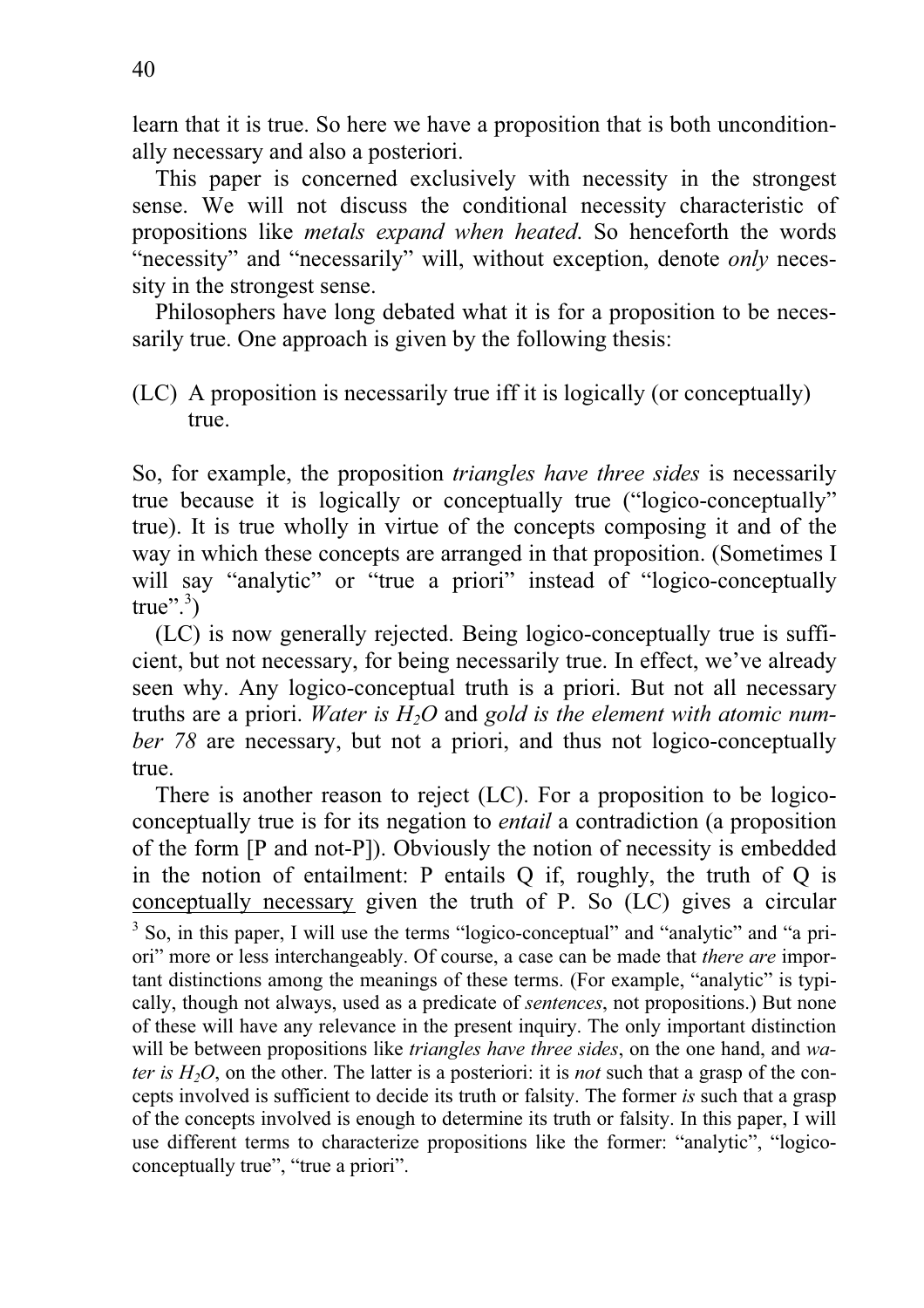ceptually necessary given the truth of P. So (LC) gives a circular analysis of necessity.<sup>4</sup> In this paper, I will take it for granted that (LC) is false, for the reasons just stated.<sup>5</sup>

 A doctrine sometimes known as *possible world semantics* is now widely taken to give the truth about necessity and possibility. Pws is, in its essentials, given by the following contentions:

- (a) A proposition is a function from worlds to truth-values (or is a set of worlds).
- (b) A proposition is necessarily true iff it is true in all possible worlds
- (c) A proposition is possibly true iff it is true in some possible world.

 (b) and (c) are relatively clear. But (a) may require clarification. The import of (a) is that *snow is white* can be analyzed in one of two ways. On the one hand, it can be seen as a function that associates the truth-value *true* with worlds where snow is white and associates the truth-value *false* with worlds where snow is not white. On the other hand, it can be seen as the set of worlds where snow is white. The idea is that, if you know for some proposition exactly what circumstances or "worlds" would make it true and exactly what circumstances would make it false, then you know everything there is to know about that proposition. So if you know, for any possible world, what *truth-value* a proposition assigns to that world, then there isn't anything left for you to know about that proposition. Equivalently, if you know exactly which worlds fall into the set of worlds to which a proposition assigns the truth-value *true*, and which worlds do not, then you know everything there is to know about that proposition. Given this, we might as well just *identify* the proposition with an assignment of truth-values to worlds, or with the set of worlds to which the proposition assigns the truthvalue true. (I myself do not think that propositions are to be thought of this way or that this reasoning is good; I am simply stating the theory.)

 I have two objectives in this paper. First, I will set forth some reasons to reject pws. Second, I will set forth a positive account of what necessity and possibility consist in.

<sup>&</sup>lt;sup>4</sup> Blackburn 1993 (chapter 7) makes this point, attributing it to Quine 1990/1951. Long ago, Pap 1958 (chapter 1) made this point.

<sup>&</sup>lt;sup>5</sup> This discovery is due, of course, to Saul Kripke 1972 and also, to some extent, to Hilary Putnam 1975. If I am not mistaken, it was anticipated by Pap 1958 (chapter 11).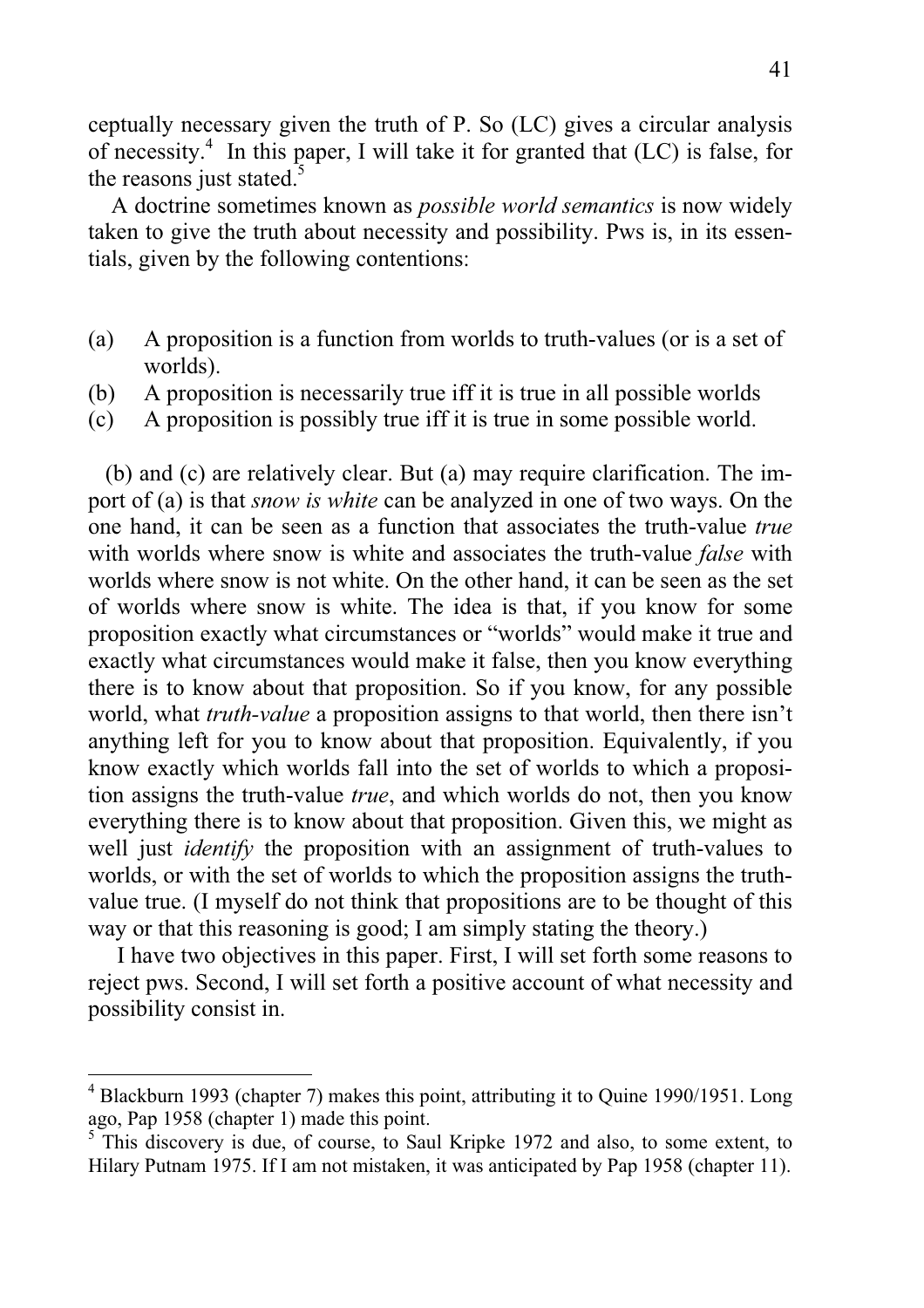By way of anticipation, my positive account of modality will be this. A proposition is necessarily true iff it is made true entirely by facts about the *decomposition of properties.* Consider the proposition *anything over 7ft tall is over 6ft tall.* This is a necessary proposition, if ever there was one. Why is it true? Because for something to be over 7ft tall *is* (inter alia) for it to be over 6ft tall. So the property of being over 7ft tall decomposes into (inter alia) the property of being over 6ft tall.

 There are, of course, various problems with this account. It isn't immediately obvious how it applies to truths like *if P, then P or Q* or *2+2=4.*  Further, that analysis might seem to be circular (throughout this paper, statements in italics should be taken to be those of an imaginary critic):

*Properties are abstract objects and therefore do not in any literal sense "decompose"; a property cannot be decomposed in the sense in which a chair can be decomposed. So when you say that the property of being over 7ft tall "decomposes'" into that of being over 6ft tall, the only clear meaning that can be attached to your statement is this – anything over 7ft tall is*  necessarily *over 6ft tall. But then your analysis is circular.*

We will later see that these objections turn out to have less force than they seem to at first.

II. First of all, I don't deny that a proposition P is necessarily true iff there is no possible world in which it would be false, and I don't deny the corresponding claim about possibility. There is no doubt that the following biconditional holds: P is necessarily true just in case P holds in every possible world. What I deny is that this statement provides any kind of *analysis* of the notion of necessity. (B) is just an innocuous platitude, which serves as a neutral core around which different, and incompatible, theories of modality may be constructed.

 There are a number of problems with pws. As I see it, the most basic problem with pws lies in the fact that it mistakes a *symptom* of necessity for necessity itself.

 Consider the proposition *triangles have three sides.* This is a paradigm case of a proposition that would hold "in any world". It is legitimate to ask *why* this proposition holds in any possible world. It is surely not a brute fact that *triangles have three sides* holds in every possible world. It is not as though triangles just happen to have three sides in this world *and* in that world, and so on for non-denumerably other worlds.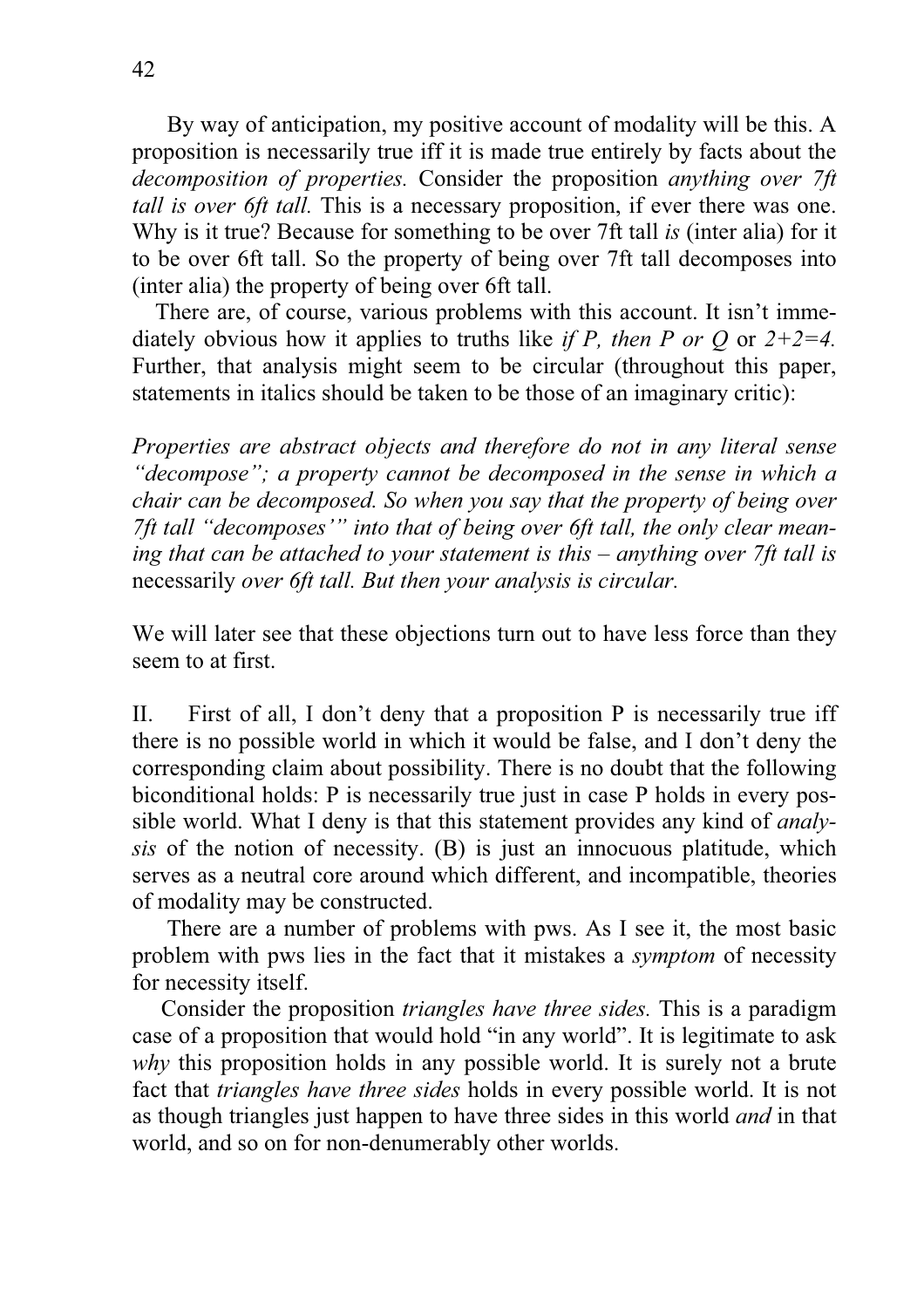Surely *triangles have three sides* holds in all worlds because of something about the structure, the internal architecture, of that proposition – because of something about concepts that compose that proposition and of the way in which they compose it. The fact that this proposition holds in all possible worlds is merely a symptom of this fact about its internal architecture.

 This point has epistemological support. Given a necessary proposition, how do we *know* that it is necessary? How do we *know* that *triangles have three sides* is necessary? Obviously we *don't* know this by taking a tour of all the non-denumerably different possible worlds. We know it by inspecting the proposition itself. Whatever it is that makes the proposition be necessary, we can grasp that something in its entirety without leaving this world.

 There are more formal reasons for rejecting pws. First of all, as it stands, pws is circular: (c) is obviously circular – it defines possibility in terms of itself. And so, by implication, is (b).

 There is an obvious way to make (c) be non-circular. We should replace

(c) A proposition is possible iff it is true in some possible world

with

(c') A proposition is possible iff it is true in some world.

We must drop the "possible" from the *definiens* in (c).

 The same point applies to (b). As it stands, (b) is circular, if only implicitly. The proposition

(b) A proposition is necessary iff it is true in all possible worlds

is equivalent to

(**b)** A proposition is not possibly not true iff it is true in all possible worlds.

Obviously (**b)** is circular. So we must drop the "possible" from the *definiens* in (**b)***.* This leaves us with: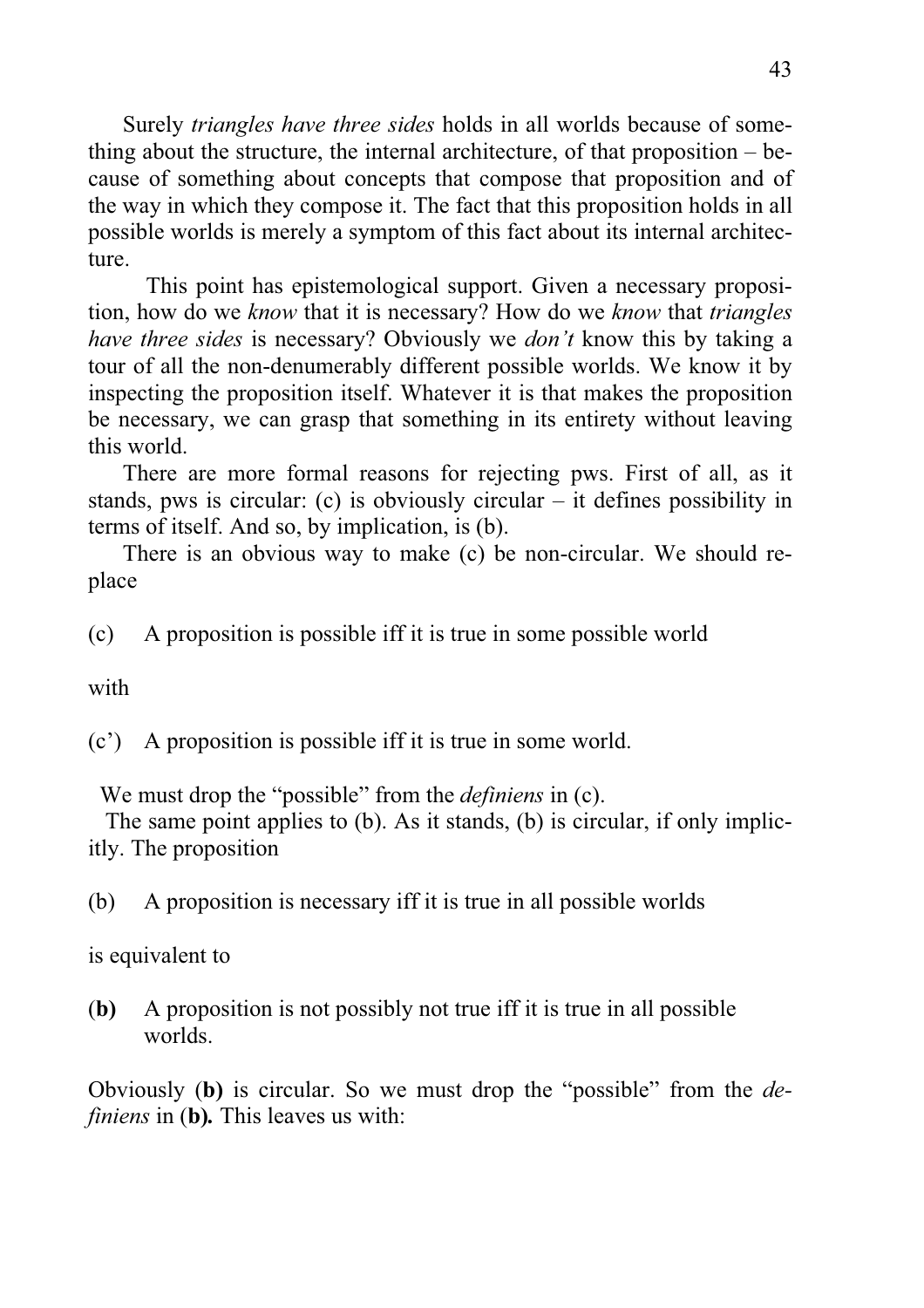(**b'**) A proposition is not possibly not true if it is true in all worlds

# or simply

(b') A proposition is necessary iff it is true in all worlds.

 (Everything we henceforth say about (b') applies *mutatis mutandis* to (c'). So to avoid verbosity, I will just talk about (b'), and leave implicit the associated points about (c').)

 The question arises: what is meant by the expression "some world" in (b')? Trivially, the word "world" in (b') either denotes something concrete – a space-time manifold comprising causally efficacious objects – or it does not. In other words, (b') can be read "actualistically" or "nonactualistically". I now wish to show that, on either reading, (b') is untenable.

 First let us consider the actualistic reading: a proposition is possible iff it is true in some world, where the term "world" refers to something concrete.

 In that case, a well known problem arises. If necessity is identical with truth in all worlds, where "world" denotes something concrete, then how could we possibly *know* that *triangles have three sides* is necessary?<sup>6</sup>

 Obviously we cannot take a tour of different worlds. And even if we could, we still could not, on the basis of such a tour, establish that *all triangles have three sides* was necessary.

 For the sake of argument, suppose that you could hop from world to world, and that, consequently, you *could* travel to other worlds to see if *triangles have three sides* was true over there. (What I am saying about *triangles have three sides* will apply to any necessary proposition.) Further, suppose for the sake of argument that to establish the necessity of *all triangles have three sides*, you *did* have by going to other worlds and see if it held in those worlds.

There are infinitely many  $-$  indeed, non-denumerably many  $-$  different ways the world might have been. (There are non-denumerably many points in space. A given particle could occupy non-denumerably points *other* than the one it does in fact occupy. Therefore, there are non-denumerably many ways the world might have been.) So, if there is a world corresponding to each possibility, then there are non-denumerably many worlds. So *if* you

 $<sup>6</sup>$  See Peacocke 1999 (chapter 1).</sup>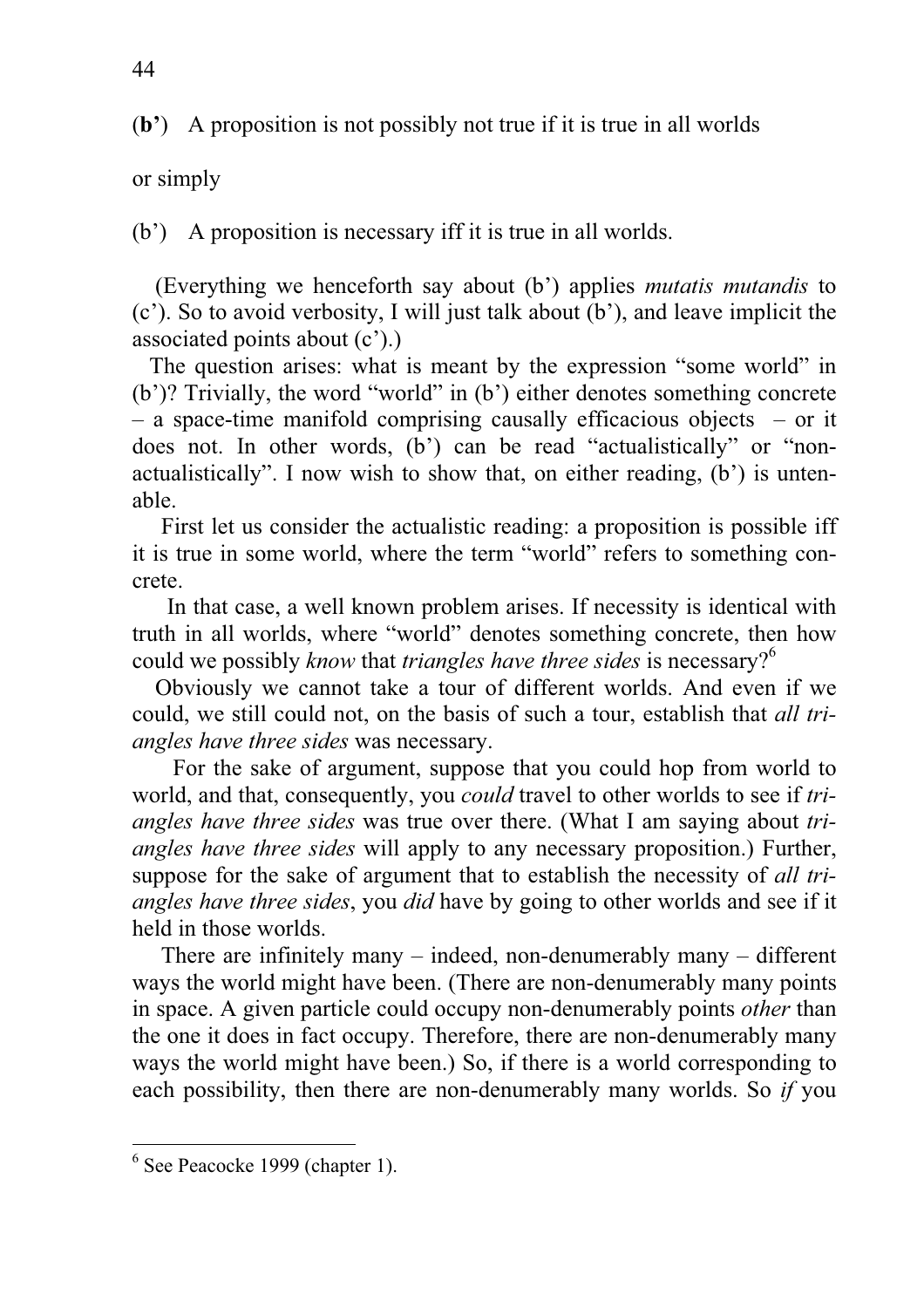had to establish the necessity of *all triangles have three sides* by touring different worlds, you'd have to go to non-denumerably many worlds.

 But even if (what would be doubly impossible) you visited each of these non-denumerably many worlds, that would *still* not suffice to establish that *triangles have three sides* is necessary. For you'd need some guarantee that you had visited *every* different world; you'd need some guarantee that you had considered a world corresponding to *each* possibility. Even if you had visited every world, unless you *knew* that you had done so, you could not conclude from what you found on your tour that *triangles have three sides* was true in *every* world. And in order to *know* that you'd visited a world corresponding to each possibility, you would *already* have to know what was possible and what wasn't. But if you already knew this, then the tour of the worlds would be superfluous. So you *couldn't* learn that *triangles have three sides* is necessary by taking a tour of worlds unless you *already* had some way of knowing what was possible and what was not. But if you had that knowledge, then you would *already* know that *triangles have three sides* is not possible.

 In sum, a tour of possible worlds can tell you only what you already know, at least as far as modal facts are concerned. So we know that *triangles have three sides* is necessary independently of any such tour.

 This line of thought surely gives us reason to read (c') nonactualistically. If we treat worlds as concrete objects, in the same category as our own world, then we distort the way in which we know the modal properties of propositions. So to avoid that distortion, we must treat alternative "worlds" as non-concrete objects.

 Now if an alternative world is not to be seen as something concrete, then how *is* it to be seen? The obvious answer is this: an alternative world must be seen either as a description of some kind, and thus as a set of propositions, or as a model of some kind.

 Let us consider each of these options. First, let us consider the idea that an alternative "world" is a set of propositions. In that case, (a) becomes:

- $(a_p)$  A proposition is a function from sets of propositions to truth-values (or is a set of sets of propositions).
- $(a_n)$  is viciously circular. In any case,  $(a_n)$  provides no good analysis of what a proposition is.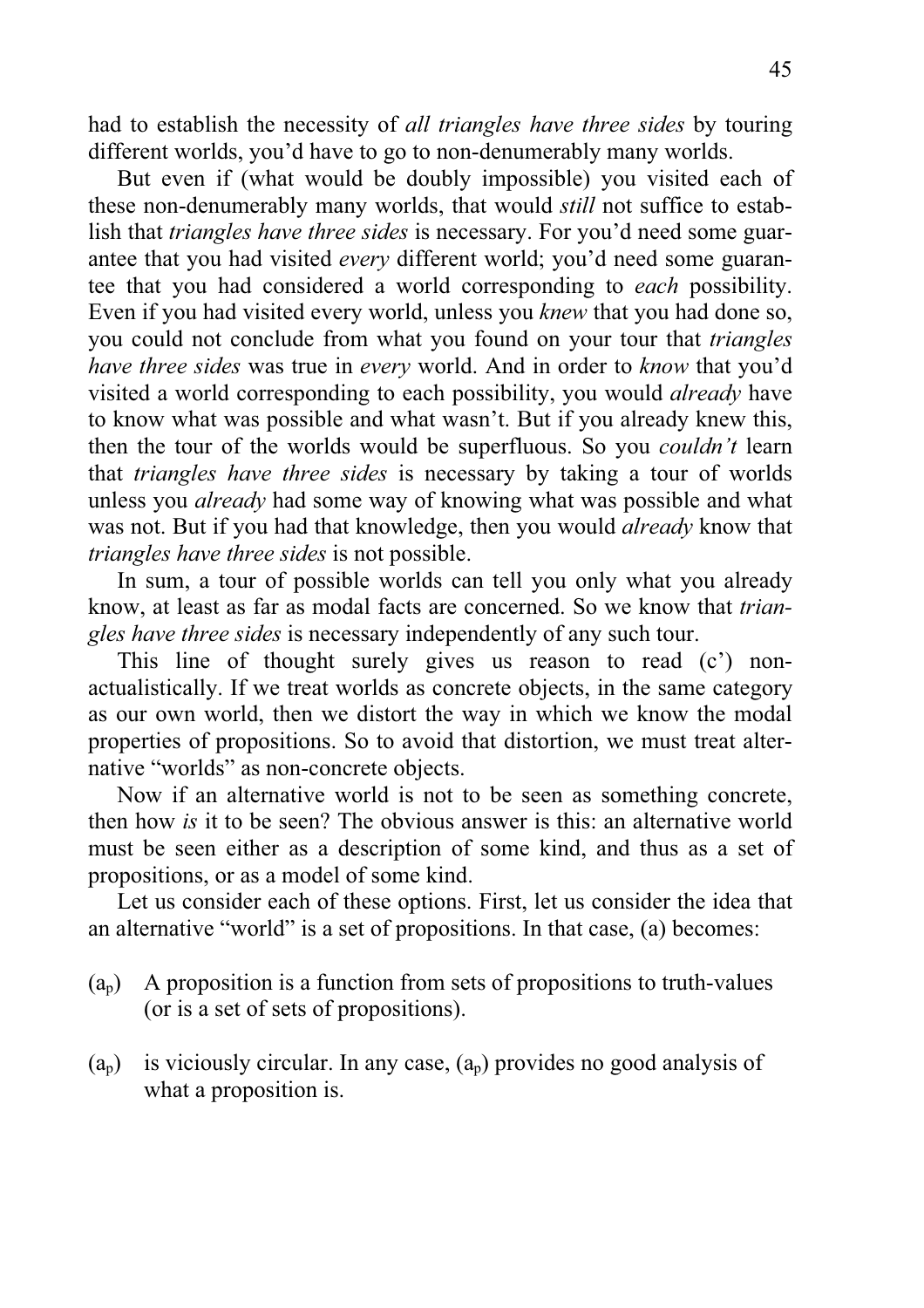What becomes of (b) and (c) if worlds are treated as sets of propositions? (b) becomes:

 $(b_n)$  A proposition is necessarily true iff it is true in all sets of propositions.

And (c) becomes:

 $(c_p)$  A proposition is possibly true iff it is true in some set of propositions.

Let us focus on  $(c_p)$  for a moment; what we will say will apply *mutatis mutandis* to  $(b_n)$ . What would it be for a proposition P to be true "in" some set of propositions? As far as I can tell, the only reasonable answer to this question is this: A proposition P is true "in" some set of propositions  $[P_1, P_2]$  $P_2...P_n$ ] iff, in order for all of  $P_1, P_2...P_n$  to be true, P must be true. Basically, a proposition P is true "in" some set of propositions if the truth of P is requisite to the truth of the members of that set.

So the proposition *grass is green* is true "in" the set of propositions [*Socrates is tall, snow is blue, grass is green*] because in order for all the members of that set to be true, it is necessary that *grass is green* be true. And *something is green* is true "in" the set of propositions [*Socrates is tall, snow is blue, grass is green*] because, even though arguably that proposition is not itself a member of that set, its truth is prerequisite to the joint truth of the members of that set.

With this point in place, let us evaluate  $(c_p)$ . It is immediately obvious that (cp) provides an analysis of possibility that is simply wrong. For *every* proposition is such that its truth is requisite to the truth of the members of *some* set of propositions. Consider the proposition *water is not H<sub>2</sub>O*. Let S<sup>*n*</sup> be the set [*grass is green, roses are red, water is not H2O*]. Obviously the truth of *water is not*  $H_2O$  is requisite to the truth of the members of S'.

Since  $(c_p)$  provides a wrong analysis of possibility, it follows by implication that  $(b_n)$  provides a wrong analysis of necessity. This follows because necessity and possibility are interdefinable.

 In sum, if alternative worlds are treated as sets of propositions, then pws becomes both circular and false.

 What about the idea that alternative worlds are models? Does this enable (c') to capture the nature of necessity? (And does it enable (b') to capture the nature of possibility?) It does not.

To begin with, if alternative worlds are models, then (c') becomes: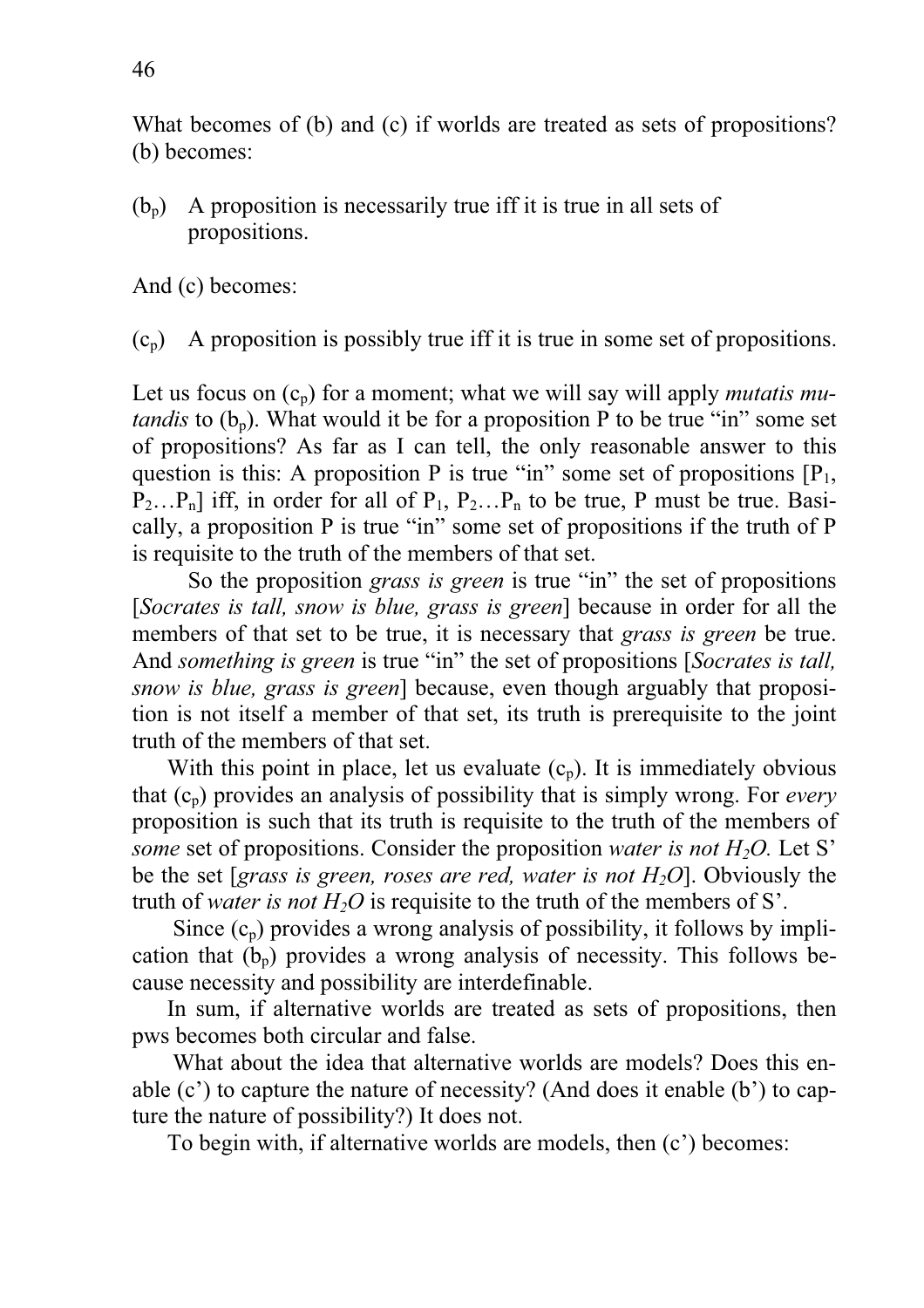$(c<sub>m</sub>)$  A proposition is possibly true iff it is true in some model.

 The problem is that there are both possible and impossible models: models which describe possible states of affairs, and models which do not. So there are models in which *water is not H2O* and *Socrates is not selfidentical* are true. So as it stands, (c') is simply false: for *any* proposition is true in some model. *Socrates is not self-identical* is true in a model (albeit an impossible model). But that proposition is not possibly true.

Thus  $(c<sup>r</sup>)$  must be restricted; to make it avoid being false, we must convert it to:

 $(c''_m)$  A proposition is possibly true iff it is true in some possible model.

But  $(c''_m)$  is obviously circular. By implication, (b') becomes comparably circular if we treat worlds as models.

 Also, a model just *is* a set of propositions, in the final analysis. So with regard to the points we made in connection with the idea that worlds are sets of propositions, those points also apply to the idea that alternative worlds are models.

III. We've seen reason to reject the possible worlds analysis of necessity. So what is the right analysis? We must remember what Hume said: a necessary relation never holds between two completely distinct things. Necessity is always grounded in identity or inclusion. Given any two distinct things – say, my desk and my computer -- nothing about the one *necessitates* anything about the other. But the story is different where non-disjoint things are concerned. If a *part* of my computer is changed, that *does* necessarily affect the computer as a whole: if the mass of *part* of the computer is diminished, that (ceteris paribus) necessarily reduces the mass of the computer as a whole. So it is not unreasonable to look for the grounds of necessity in some kind of identity or inclusion-relation.

 The problem is that not just any kind of inclusion relation grounds a necessary truth. Let C be some particular cell that my body happens to include. My body need not contain C; it is a contingent fact that it contains C. Suppose that so and so is in the army. Surely so and so didn't *have* to join the army, i.e. he didn't *have* to be a part of the army. In general, if x is a part of y, where x and y are spatio-temporal objects, that fact may hold contingently. So that relation *by itself* doesn't ground necessity.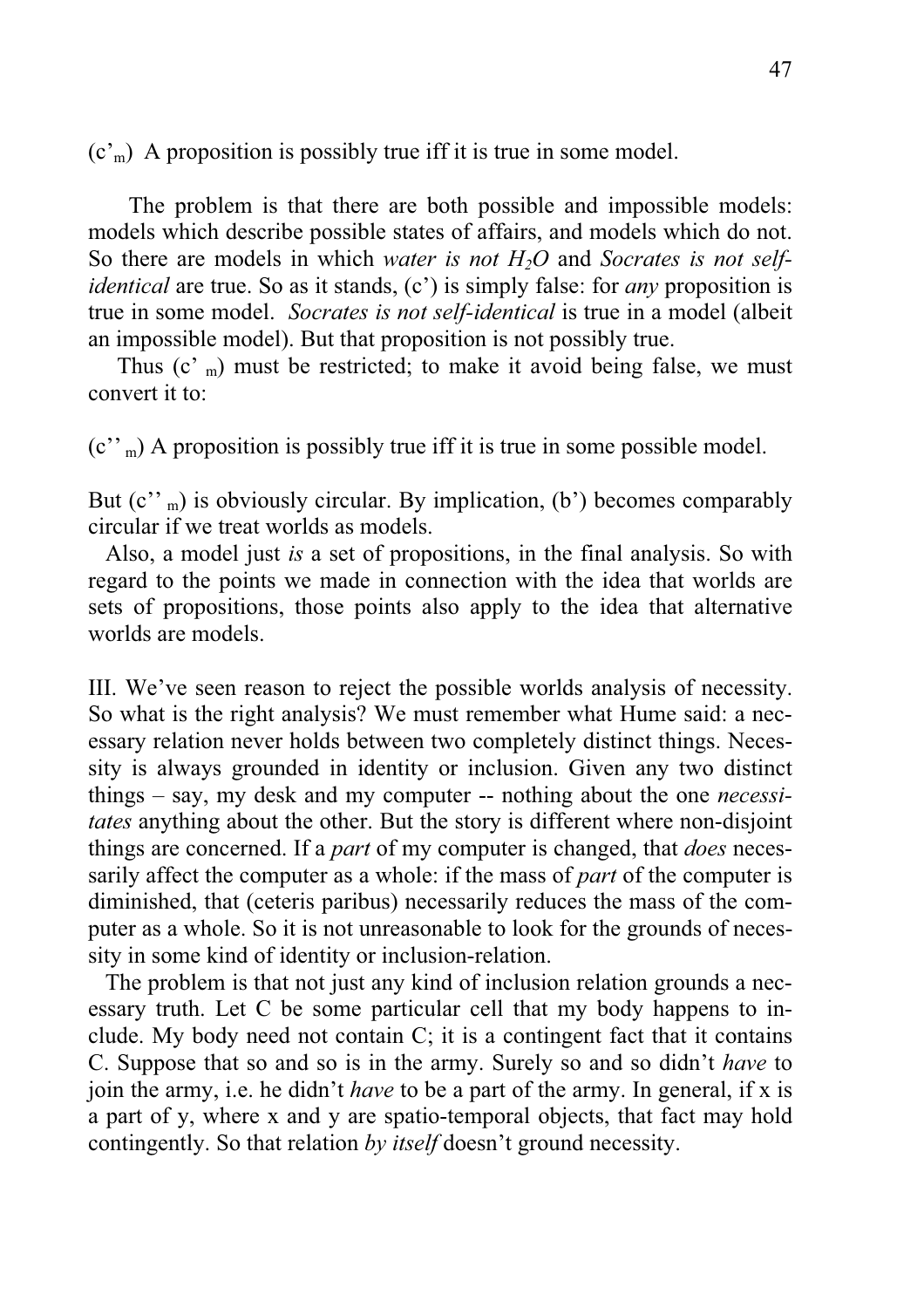This point holds *mutatis mutandis* of events. World War II can be thought of as an extremely long, complex event. But surely not every one of the sub-events composing World War II *had* to be a part of it; surely it is not a necessary fact about World War II that private so and so fired two rounds as opposed to one round in some particular battle. Thus inclusion relations holding among spatio-temporal entities, whether objects or events are often contingent. So *by itself* spatio-temporal inclusion doesn't ground necessary truth.

 A more interesting proposal is this: Necessary truths are grounded membership in sets. Let S be the set [a,b,c]. Surely S necessarily contains a; if something fails to contain a, then *ipso facto* it is not S. For what it is to be S just *is* (inter alia) to contain a. Maybe all necessity can be analyzed on this model.

 I do not myself think that necessity can always be analyzed in terms of set-inclusion. But before I say why, I'd like to respond to some *erroneous* reasons to dismiss the analysis in question (this will help motivate the positive analysis we will give later on):

 *Sets often only* contingently *contain their members. Consider the set of humans. This includes George Bush. But it doesn't necessarily contain him; for he might not have been born. So* by itself *membership in a set does not ground necessity.* 

 I think that the property of being a human determines *different* sets; when somebody dies, any set previously containing that entity simply *ceases* to exist. So the set of humans – that is, the set containing myself, you, George Bush, and so on – *is* modally frozen; it *does* necessarily contain George Bush. In general, sets *are* modally frozen. And when they appear not to be, that is really because some one property, e.g. the property of being human, generates different sets at different times.

 Here is another erroneous reason to reject the analysis under consideration:

*There is no way to analyze the necessity of* if P, then P or Q or P or not P in *terms of inclusion in a set.* 

 This isn't true. *If P, then P or Q* is plausibly seen as saying: *the set of possible truth-makers of P is included in that of [P or Q]*. And *[P or not P]*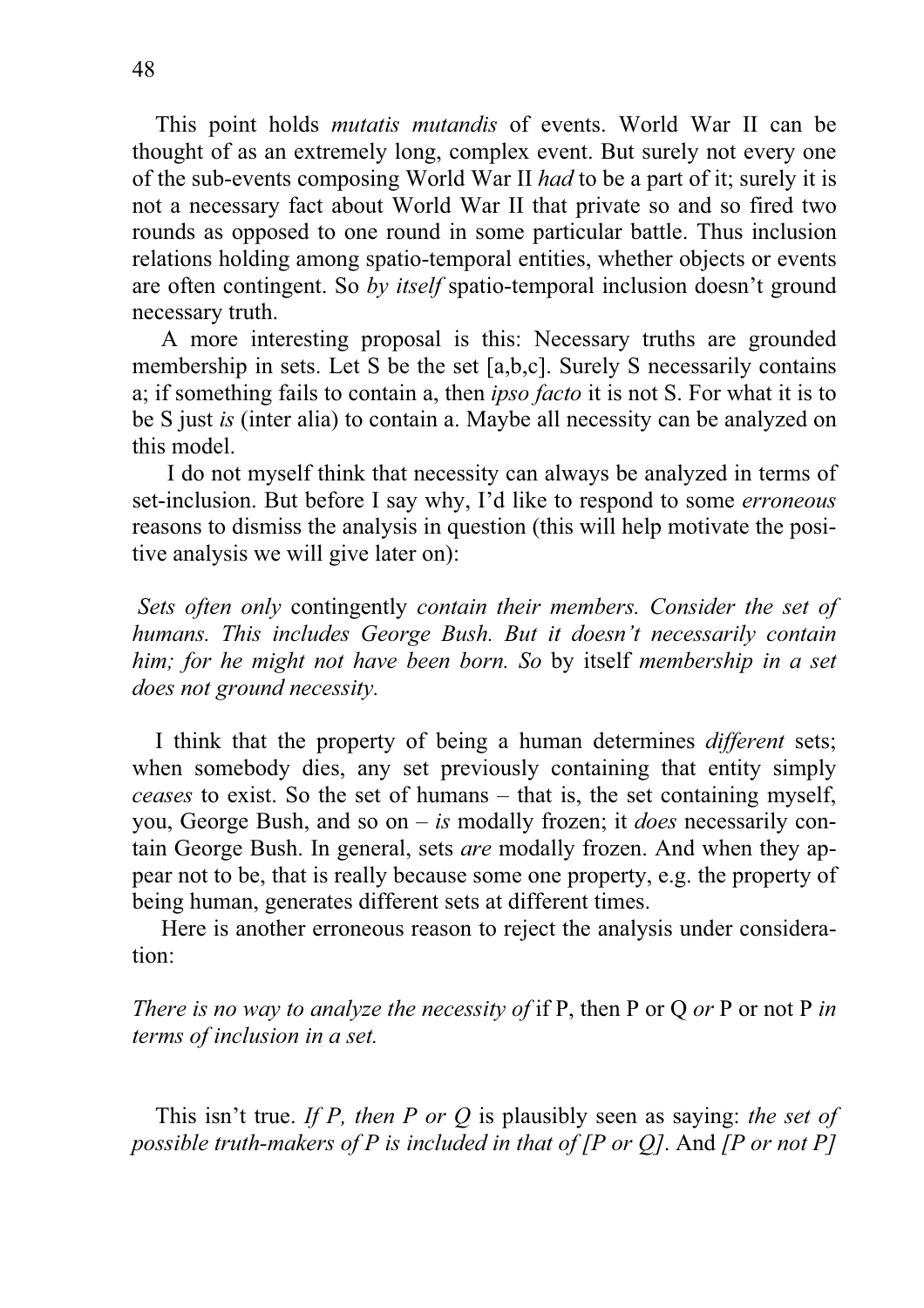is plausibly seen as saying *any possible truth-maker falls either in the set of truth-makers of P or in the set of truth-makers of not-P.* 

 Nonetheless, it is quite clear that necessity cannot typically be seen as holding in virtue of facts about set-membership. There are two reasons. First, any attempt to identify the relevant sets will often make use of the notion of possibility (and therefore of necessity: possibility being definable in terms of necessity). Second – what is related -- in many cases, the sets in question would contain *infinitely* many members. So there would be no way to identify these memberships except in terms of some *rule*. And embedded in the concept of a rule is the concept of necessity*.* Thus the attempt to reduce necessity to set-membership ends up being circular.

 Once again consider the proposition *if P, then P or Q.* As we just noted, this can be seen as holding in virtue of some containment relation among sets: the set of possible truth-makers of P is included in the set of possible truth-makers of [P or Q]. But here we are defining "necessity" in terms of sets of "possible" truth-makers; so we are, by implication, defining "necessary" in terms of itself. Surely, if we are to account for the necessity of *if P then P or Q* in terms of facts about membership in sets of truth-makers, we must talk about *possible* and not merely *actual* truthmakers. If we take *if P, then P or Q* to say something about sets of truthmakers, it must be this: for any propositions P and Q, the set of *possible* truth-makers of P is included in the set of *possible* truth-makers of [P or Q]. Propositions are individuated, not by what their *actual* truth-makers are, but by what their *possible* truth-makers are. "The inventor of bifocals was smart" and "the first-postmaster general was smart" are *made true* by the same thing, viz. that Benjamin Franklin was smart. But they are different propositions, because they have different *possible* truth-makers. (If Newton had invented bifocals, and Gauss had been the first-postmaster general, then those two propositions would have different truth-makers.) *If P, then P or Q* obviously makes a statement about propositions. Propositions, if understood in terms of sets of truth-makers, must be understood in terms of *possible*, and not merely actual, truth-makers. Therefore, if we construe *if P, then P or Q* as saying something about sets of truth-makers, we must take it as saying something about sets of *possible*, not merely actual, truth-makers. But then, in our attempt to account for the necessary status of *if P, then P or Q*, we end up defining "necessary" in terms of "possible", and therefore in terms of itself.

 Also, there may be infinitely many possible truth-makers of P and of Q. This will be the case for most values of P and Q. There are infinitely many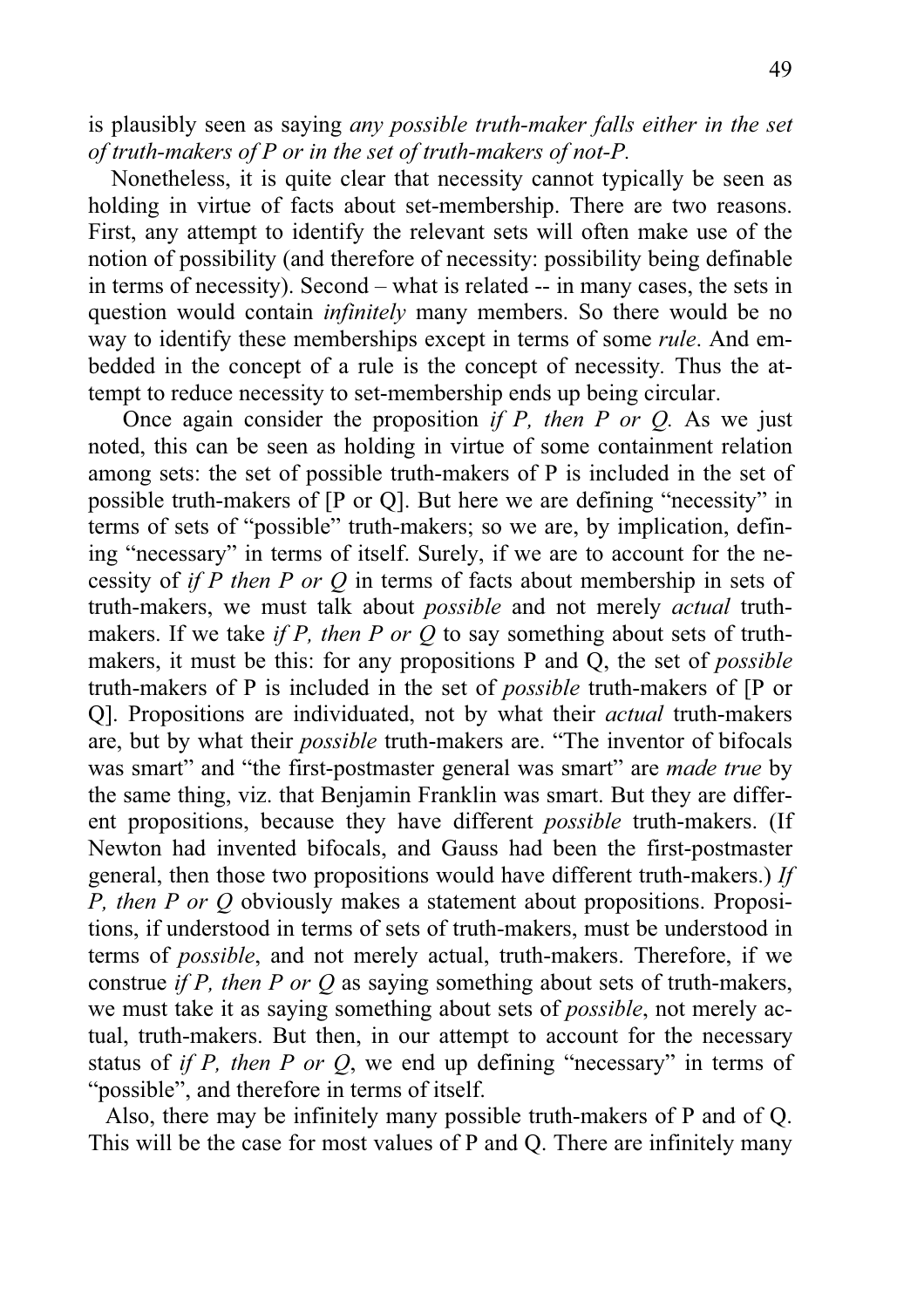different possible states of affairs that would make true the proposition *Bob is over 6 ft tall* – Bob could be 6 ft, one inch or 6 ft, 1.1 inches, or 6 ft, 1.11 inches, and so on. I simply don't see how the set of possible truth-makers of *Bob is over 6ft tall* could be identified except through some rule and, therefore, without using the concept of necessity.

 To sum up, it won't do to see necessity as *typically* being grounded in facts about set-membership. For often such facts themselves involve the concept of necessity. (I think that *in some cases* necessity reduces to facts about set-membership – in cases where the sets in question are finite. And I think that this fact points the way to a correct understanding of necessity: that is why I have made such heavy weather of it.)

 Here are the facts, as I see them. First, necessity must be grounded in some kind inclusion relation (identity being a limiting or degenerate case of inclusion). Second, the right kind of inclusion is not (typically) mereological inclusion in some spatio-temporal object or event. Third, the right kind of inclusion is not (typically) inclusion in a *set.*

There is a fourth point. The concept of necessity is not a disjunctive one. Any correct analysis of necessity must *not* be of the form "a proposition is necessary if it holds *either* in virtue of such and such *or* in virtue of thus and such…" So it would be no analysis of necessity to say: "a proposition is necessary if it is made true *either* by some fact about membership in sets *or* by some fact about the constitution of a physical object *or*…." Some *one* thing must ground necessity in all cases. In the next section, I will try to say what this one thing is.

IV. Now I will outline a positive analysis of necessity. Propositions, even contingent ones, can be seen as holding in virtue of facts about concepts. *John is tall*, though contingent, is equivalent to some fact about concepts: *the concept* John *is uniquely instantiated and any instance of it is tall.* 

Now concepts pick out properties. The concept

(\*) *shape whose surface coincides with the class of all points equidistant from a given point in a 3-D space*

is different from the concept

(\*\*) *closed 3-D figure of uniform curvature.*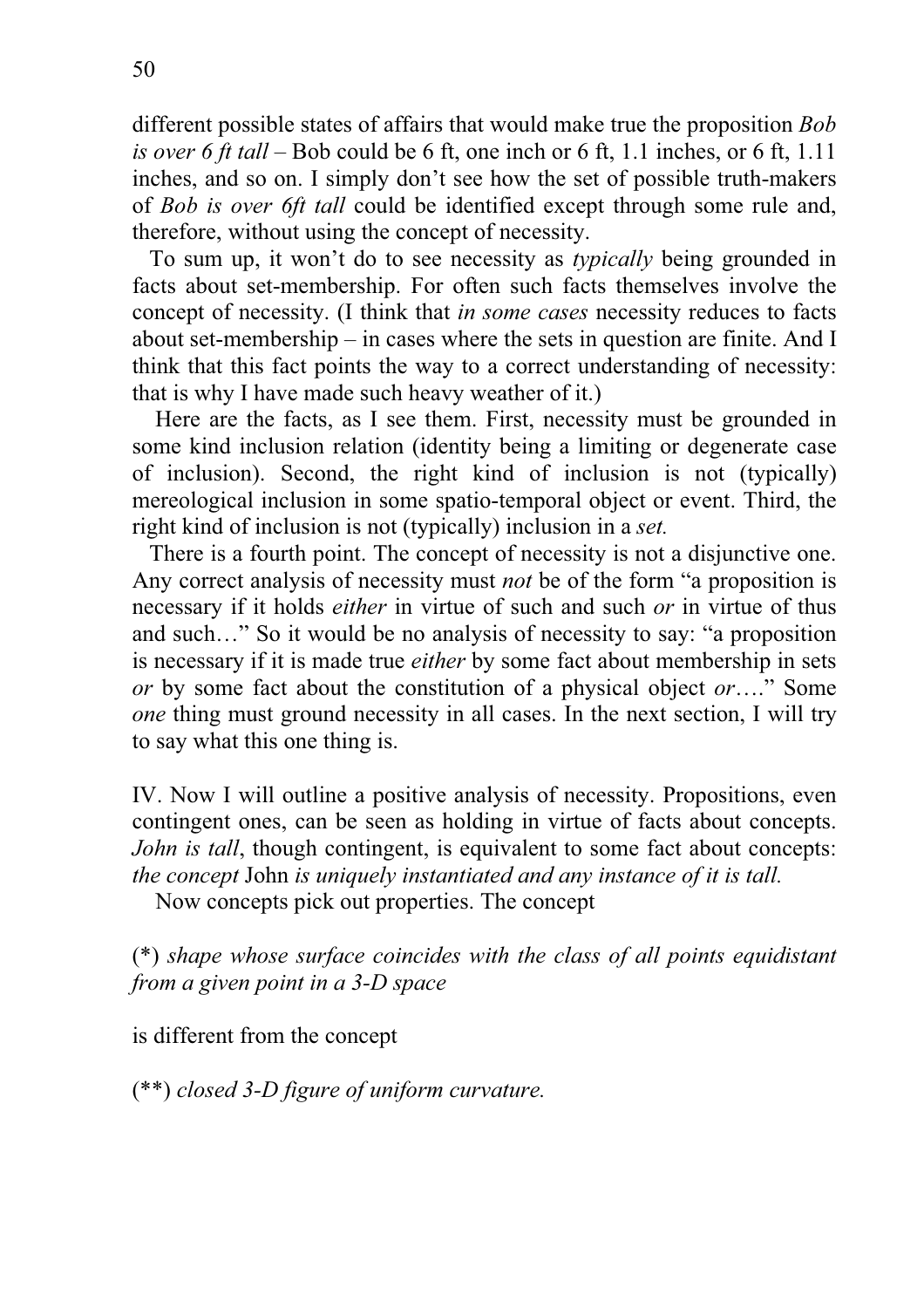But these concepts pick out *the same property*: that property had by basketballs, tennis-balls, planets, and so on --- the property of being spherical.<sup>7</sup> It seems to me, also, that (\*) and (\*\*) are necessarily co-extensive *because* they pick out the same property.

 Concepts, it seems, can be thought of as modes of presentation of properties. The property of sphericity is presented by  $(*)$  and also by  $(**)$ :  $(*)$  and (\*\*) are modes of presentation of that property. There can be no doubt that there are different ways of thinking about properties; and concepts are such ways.

 Also, any property can be given by *infinitely* many different concepts. Consider the property of duality (i.e. the property had by a set S such that for some x and some y distinct from x, x and y belong to S and for any z, z belongs to S iff z is identical with x or y). There are infinitely many ways to think about that property  $(1+1, 4+2,...)$  Even a property like that of being green can be accessed in infinitely many ways. Let C be some concept of that property, i.e. some way of thinking about that property (surely there

Exactly analogous remarks show that  $4\div 2$ , 2, 976 minus 974, and so on, all pick out the same *property* The concepts 4÷2, 2, 976 minus 974, and so on, are all different. Surely "Joe has 976 minus 974 apples" has a different "sense" from "Joe has  $4\div 2$  apples", and that difference in sense is obviously due to the fact *that 976 minus 974* corresponds to a different mode of presentation from  $4\div 2$ . At the same time, all of those concepts pick out the same property -- that property had by a set S such that for some x and some y, x and y belong to S, x is distinct from y, and nothing z belongs to S that isn't identical with either x or y. For there is absolutely no fact that could make true "Joe has 976 minus 974 apples" without also making true (e.g.) "Joe has 24÷12 apples" and *vice versa*. It is a strict mathematical fact that the number of apples picked out by *976 minus 974* is the same as that picked out by *24*÷*12*. So those concepts pick out the same number-property (in this case a property possessed by the set *apples belonging to Joe*). So the identification of concepts with properties is not tenable, and the view that concepts are modes of presentation of properties is *de rigueur.* 

 $<sup>7</sup>$  No doubt, some will say that there is a one-one correspondence between properties</sup> and concepts and that, being different concepts, *closed 3-D figure of uniform curvature*  and *shape whose surface coincides with the class of all points equidistant from a given point in a 3-d space* pick out different properties, albeit necessarily coextensive ones. I cannot fully address this point of view here. But it seems to me untenable. Incontestably, there is *one* shape associated with those two concepts: it would not be possible to create an object that had the shape picked out by the one concept but didn't have the shape picked out by the other; it would be false – strictly and mathematically false – to say that those two concepts picked out different *shapes.* Now obviously each of those concepts picks out a shape-property: a property that an object has wholly in virtue of having a certain shape. So those concepts pick out the same property, even though those concepts are different from each other.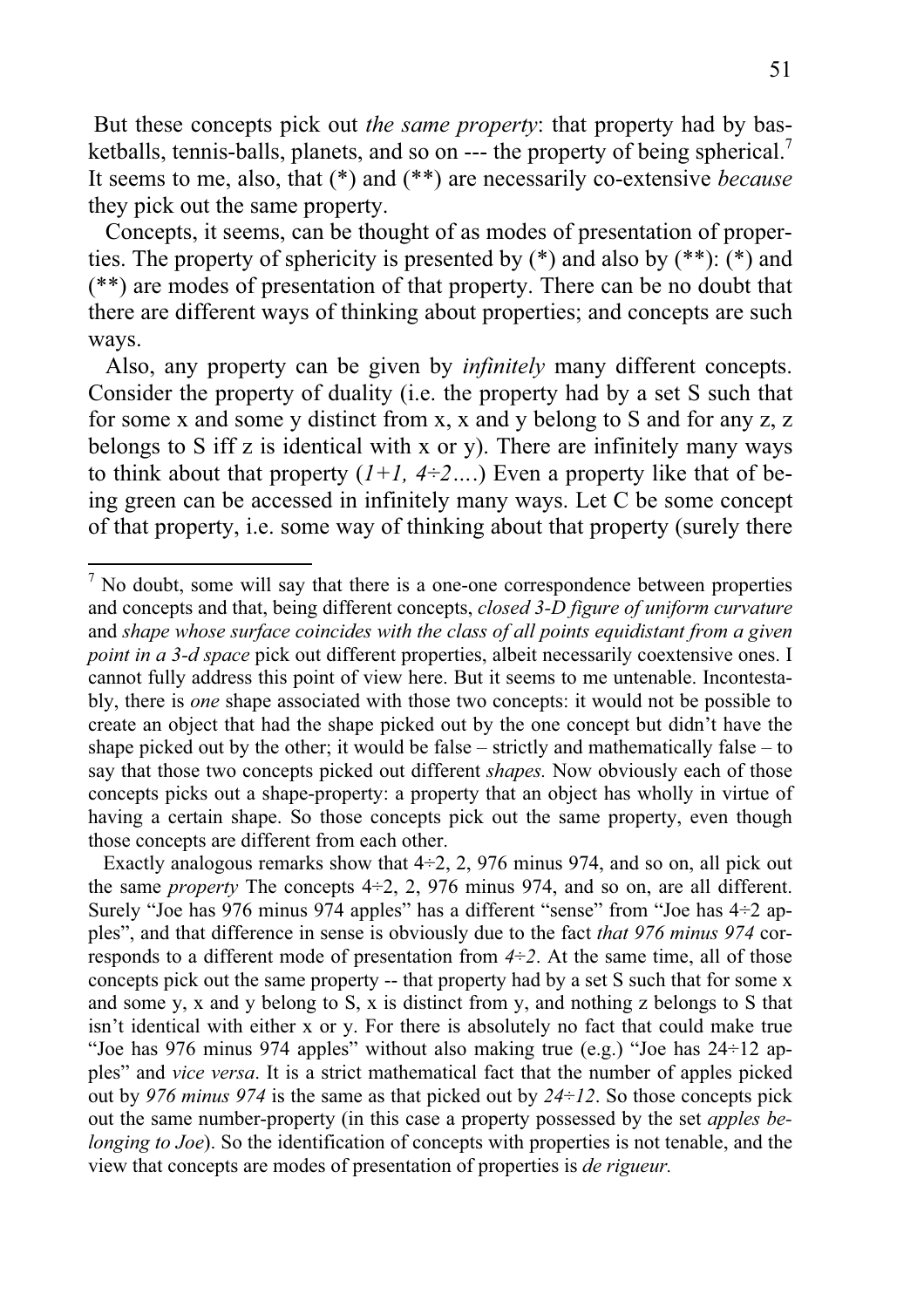is such a concept). In that case, x is green if x falls under C or x falls under [*C or square circle*] or x falls under [*C or regular seven sided figure*], and so on. To sum up, concepts are ways of thinking about properties, and a given property can be thought about through different concepts.

 Given this, consider the statement *triangles are closed figures.* Why is this is necessarily true? For something to have the property of being a triangle *is* (inter alia) for it to have the property of being a closed figure. The property of being triangular includes the property of being closed. We might also say that the former "is constituted by" or "decomposes into" the latter property.

 Consider the statement *anything over 7ft tall is over 6ft tall.* This is true because for something to be over 7ft tall just *is* (inter alia) for it to be over 6ft tall. The former property includes the latter.

 Consider the proposition *water contains hydrogen.* (Unlike *triangles are closed* this is *a posteriori.*) This is necessarily true because for something to be water just *is* (inter alia) for it to contain hydrogen. The property of being water includes the property of containing hydrogen.

 I think it is worth investigating the idea that necessarily true statements are all made true by relations of inclusion among properties, taking identity as a degenerate or limiting case of inclusion.

 Perhaps the following will give the rudiments of a theoretical basis for this line of thought. As we noted a moment ago, any proposition can be seen as being wholly about *concepts.* This is obviously true of statements like *squares are closed figures* (anything falling under the concept *square* falls under the concept *closed figure*). But it is true even of contingent, object-involving statements like *Bob is wet* (*the concept* Bob *is uniquely instantiated and anything instantiating that concept instantiates the concept*  wet).<sup>8</sup> So if a statement is true, that is always in virtue of some fact about *concepts.*

Therefore if a statement is *necessary* that is due to some fact about concepts. For *squares are not round* to be necessary is for the proposition *necessarily, squares are not round* to be true. So the necessity of the former is

<sup>8</sup> To be sure, the property of being instantiated may not be a *necessary* property of the concept *Bob.* Not all properties had by concepts are *necessary.* One might argue that 1000 years from now, the concept *Bob* will no longer be instantiated, just as the concept *Socrates* is not currently instantiated, though it used to be. I myself am open as to whether this is good reasoning or not. In any case, it is clear that concepts can have *some* of their properties only contingently. The concept *electronic device on my desk*  has the property of being instantiated by one object – my computer – but obviously it is a *contingent* fact about that concept that it is instantiated by exactly one object.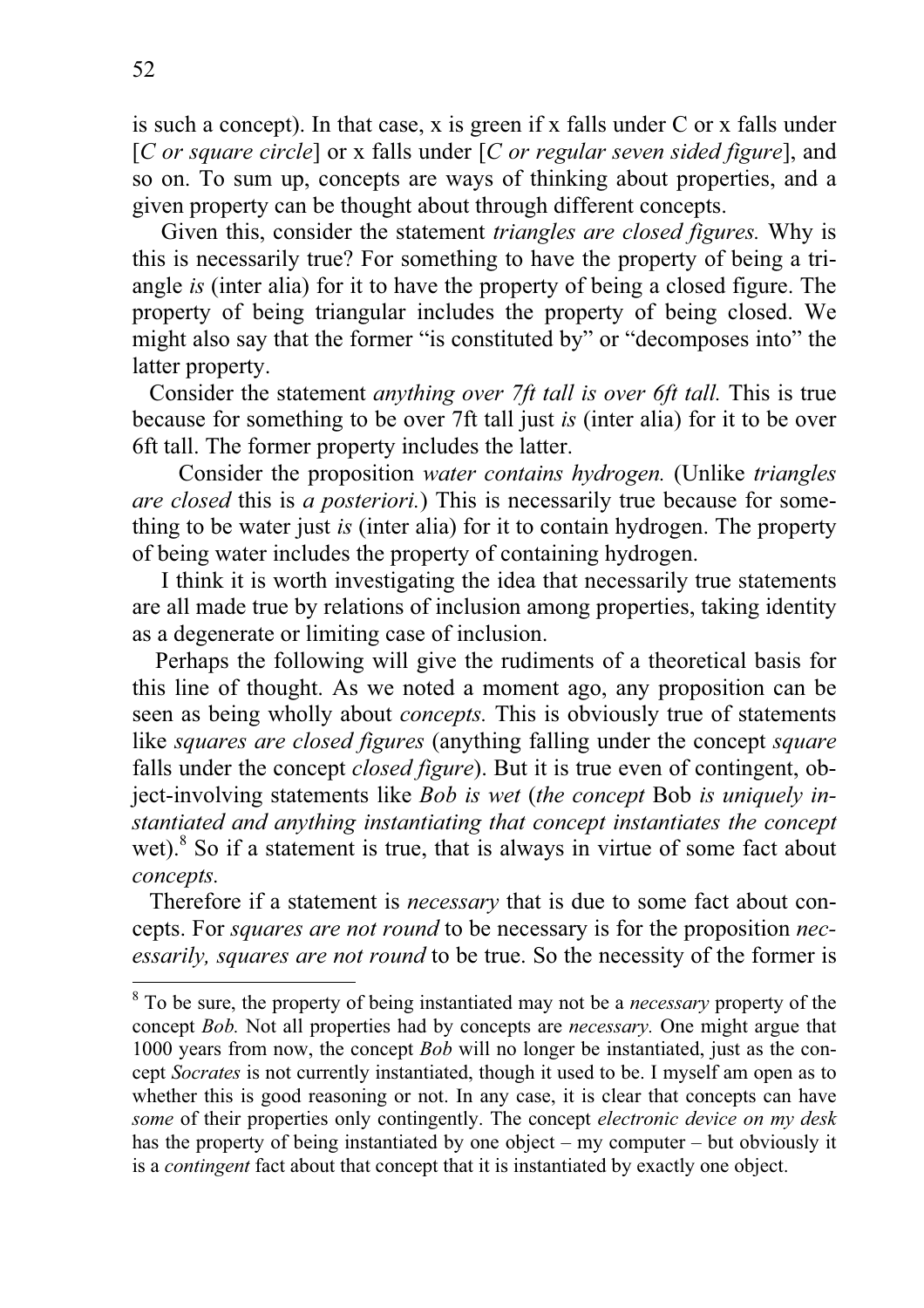the truth of the latter. And the latter, like any proposition, holds entirely in virtue of facts about concepts.

 Thus it is reasonable to look for the basis of necessity in some kind fact about concepts and their interrelations. The obvious candidate is: Some kind of *entailment* relation must hold. But we now know that to be the wrong answer (*water is H<sub>2</sub>O*).

 The solution lies in the point about concepts made a moment ago. Concepts are modes of presentation of properties. Even concepts of *objects* – e.g. the concept *Bob* – can be seen as a mode of presentation of a property – the property of being identical with Bob.<sup>9</sup> So given a necessary proposition P, it is natural to look for the basis of P's being necessary in some kind of fact about the *properties* represented by the concepts constitutive of P: presumably some fact about their interrelations. *Squares are closed figures*  is necessarily true because what it is to have the property of being a square is (inter alia) to have the property of being a closed figure; the one property is inclusive of the other. (And *squares are not closed figures* is necessarily false because *squares are closed figures* is necessarily true.) *Water contains hydrogen* is necessarily true because what it is for something to be water *is* (inter alia) for it to contain hydrogen. The same is true *mutatis mutandis* of *water contains oxygen –* and it starts to look as though our analysis of necessity can account for the necessary status of *water is H2O.*

 So it looks promising to try to ground necessity in some fact about *properties.* And it looks as though the relevant fact has to do with the *decomposition* of properties (being square *decomposes* into being closed) or in facts about *inclusion relations* holding among properties (being square *includes* being closed).

 There are some objections that could be made to this analysis. Let us now deal with these:

*I simply don't see how your analysis could accommodate some very basic necessary truths, like* if P, then P or Q *and* 1+1=2*.*

According to many,  $1+1=2$  says that for a collection to contain two objects *is* (inter alia) for it to contain one object x, and *is* (inter alia) for it

 $9$  It must be noted that, in logic, the grammatical distinction between noun and verb is of no importance. The proposition *x is identical with Bob* is often construed as having the form  $Bob(x)$  or *x Bobs.* I think that this is actually a more correct way to understand "entities" like Bob. For what is most basic are *instances* of properties; whatever *objects* there are in the world is fixed by what properties are instantiated.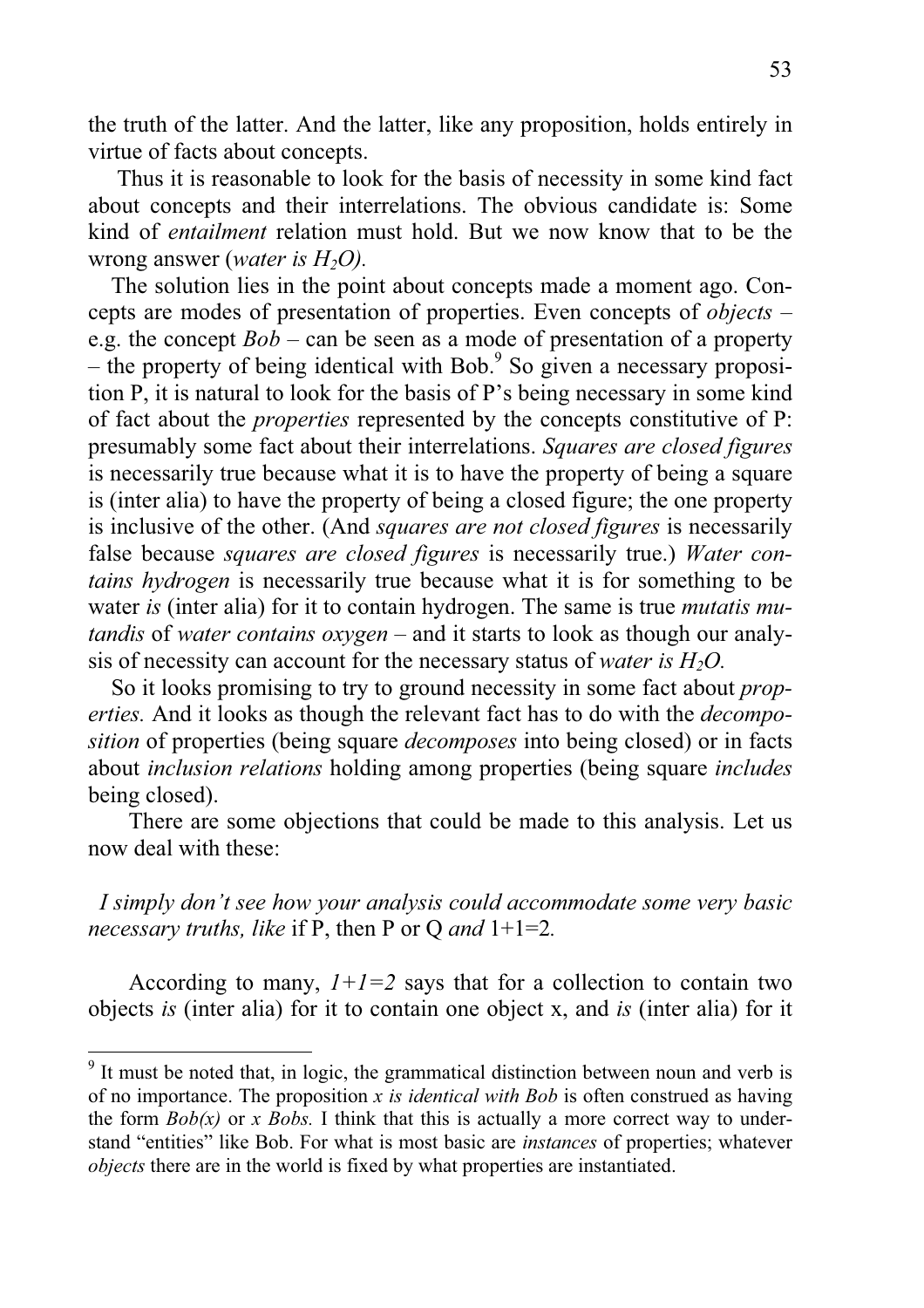to contain one object y (other than x), and *is* (finally) for it not to contain any third object. So  $1+1=2$  says that the having one property – being a dual set – decomposes into the having of other properties – that of containing an x, and a y different from x, and that of *not* containing a z not identical with either x or y. If this is the right analysis<sup>10</sup> -- and off-hand it is obviously a reasonable one -- then surely  $1+1=2$  is no counterexample to our thesis.

Our analysis can also accommodate the necessity of *if P then P or Q*. Let **P** be the property of being such that P is true. (So if P is *grass is green*, then every object has **P**. For, vacuously, every object is such that grass is green.) Let **Q** be the property of being such Q is true. (So if Q is the proposition *snow is purple*, then no object has **Q**.**)** The proposition *if P, then P or Q* is only trivially different from the proposition *for all x, if x has P, then x has P or*  $Q$ *.* 

 Now the property of having **P** is not something altogether different from the property of having **P or Q.** Having **P** is *a way* (not the only way) of having **P or Q**. For something to have **P** *is* (inter alia) for it to have **P or Q** – having **P** *consists in*, among other things, having **P or Q**. So *for all x, x has P, then x has P or Q* is made true some inclusion relation holding among properties.

This can be thought of as follows. Being in Paris is not something *different* from being in France. Being in Paris is a way of being in France. To be in Paris *is* (inter alia) to be in France. So the property of being in Paris *includes* the property of being in France. Similarly, the property of having **P** *includes* the property of having **P** or **Q**. To tie this in to our analogy: being in the region of property-space corresponding to *P* is not *different* from being in the region of property-space associated with *P or Q.* Being in the former property-space is *a* way of being in the latter, just as being in Paris is *a* way of being in France. Given that having **P** is a way of having **P or Q**, it seems fair to say that having **P** *includes* or *involves* having **P or Q** , and thus decomposes into (inter alia) having *P or Q.* Now the truth of *if P then P or Q* can be represented as holding in virtue of the just mentioned facts about **P** and **P or Q**, and thus in virtue of a fact about the decomposition of **P.**

Let us deal with another criticism:

<sup>&</sup>lt;sup>10</sup> There are different reconstructions of arithmetic – the one given here is basically the Fregean reconstruction. But what we said about that reconstruction would apply *mutatis mutandis* to any other, e.g. the Neumannian one.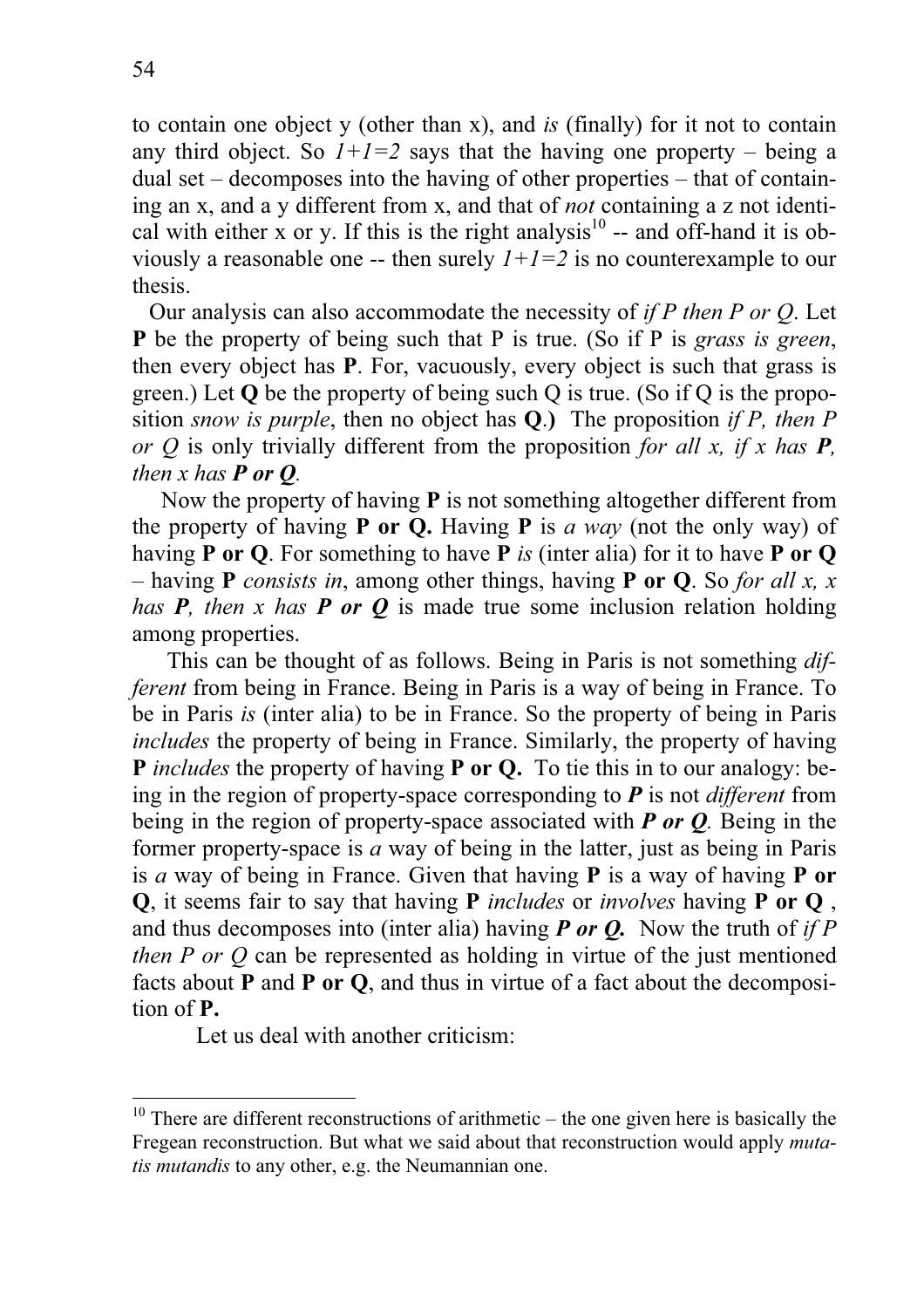*Your analysis is circular. To say that the property of being over 7ft tall in*cludes *the property of being over 6ft tall is to say (inter alia) that anything over 7ft tall is* necessarily *over 6ft tall. Your talk of property inclusion is merely obscure talk of necessity. So your analysis is circular.* 

 I do not think this criticism is just. It is easy to make the case that facts about property inclusion are *more basic* than facts about necessity, and that, consequently, talk of necessity reduces to talk of property-inclusion, but not *vice versa.* So talk of property-inclusion *underlies* talk of necessity, and can thus provide a non-circular analysis of necessity.

 As we noted earlier, it is surely no *accident* that anything, in any possible circumstance (world), that is over 7ft tall is over 6ft tall. It is not as though, in every possible circumstance, the things that have the first property just happen to have the second. Obviously this fact is grounded in *what it is* to be over 7ft tall. So the necessity is *grounded* in something, and this something is surely a fact about what it is to over 7ft tall. And there doesn't seem to any way of capturing this grounding-relation except by saying that part of being over 7ft tall *is* being over 6ft tall.

 To sum up, the circularity-charge would have validity only if the case could be made that talk of necessity somehow provided the foundation for talk of property-inclusion. But this case cannot be made. It is quite clear that the necessity of *anything over 7ft tall is over 6ft tall* is grounded in some fact about the property of being over 7ft tall. And the relevant fact would seem to be that being over 7ft is somehow inclusive of being over 6ft tall.

 Surely what it is for something to be red or square couldn't possibly vary from circumstance to circumstance or, if I may so speak, from world to world.<sup>11</sup> In other words, what it is for something to be red or square is necessarily the same thing in different circumstances. This necessity is easily *grounded* – is easily traced to something deeper. Properties are not con-

<sup>&</sup>lt;sup>11</sup> I think it is highly *useful* to speak of possible worlds; it is very *useful* to say things like "there is no possible world where squares are round". But I deny that any *analysis* of possibility/necessity in terms of the notion of a possible world – if only for the reasons pointed out earlier. 'P necessary iff P is true in some possible world' is blatantly circular, since "possible" just means "not necessarily not". And if drop the "possible" from the *definiens*, and commit ourselves to actualism, we run into serious epistemological problems. Not to mention the problem that, if a proposition is true in all possible worlds, that fact is surely *grounded* in some fact about the proposition, which fact ought surely to be considered the essence of necessity: truth in all possible worlds being a mere symptom of necessity.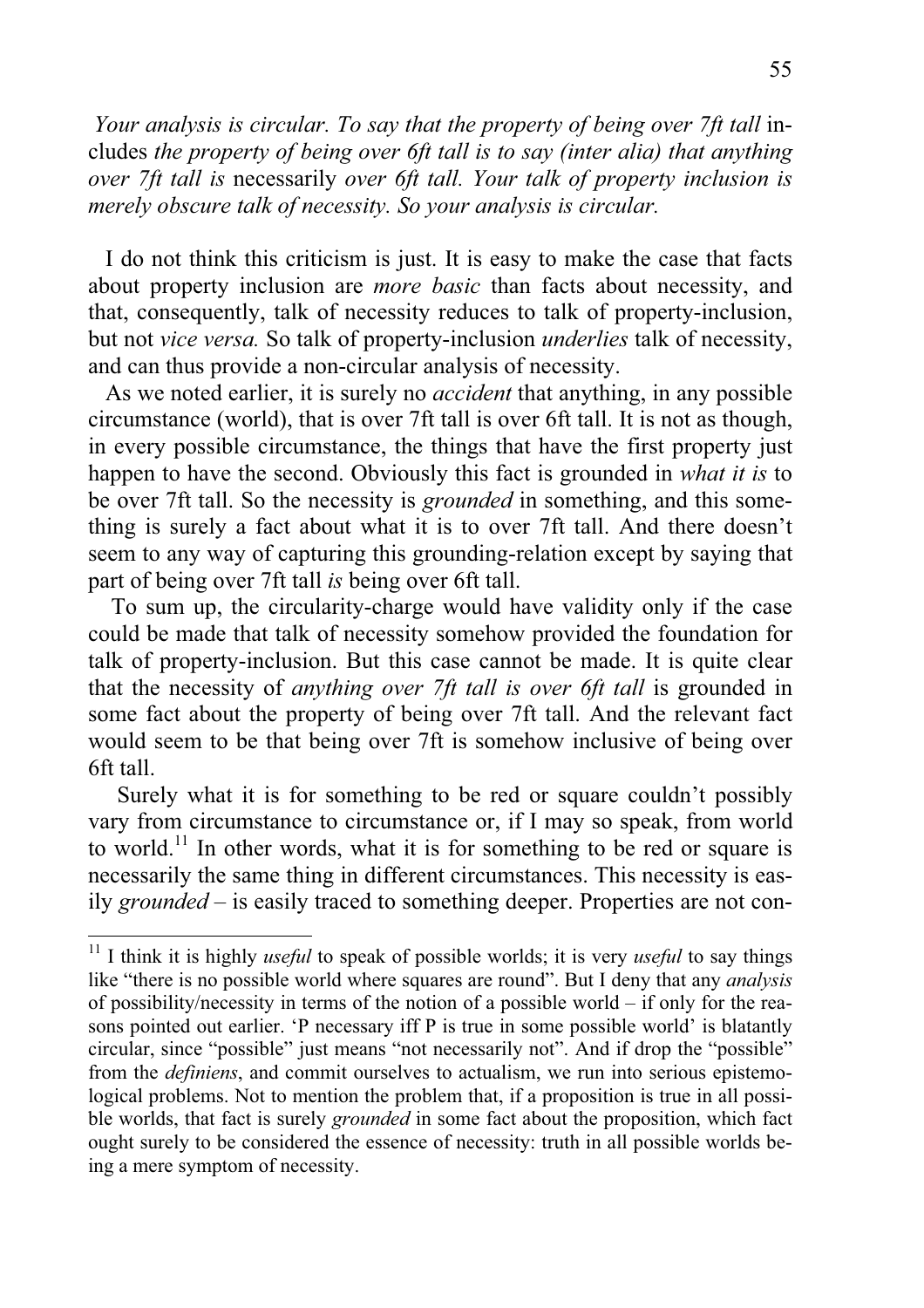stituents of circumstances (they are platonic objects). So they don't fall within the clutches of circumstance. Since properties are not *in* circumstances or worlds, it follows (vacuously) that they don't vary *from* circumstance to circumstance. For x to vary *from* circumstance to circumstance is just for x to meet two conditions: (i) x must be *in* different circumstances and (ii) x must be different in different circumstances. So the circumstance-invariance of properties reduces to the fact that properties are not *in* circumstances at all. $\overline{1}$ 

 Thus what is *included in* being square is necessarily the same from circumstance to circumstance. And *this* necessity is easily grounded. Since properties are not to any degree in circumstances, they don't vary from circumstance to circumstance; *a fortiori* what is *included* in a property doesn't vary from circumstance to circumstance.

 The point is this discourse is to show that our analysis doesn't involve any kind of covert circularity. It is a true fact that properties are *necessarily*  the same from circumstance to circumstance, and that, consequently, what is included in properties (and thus in having them) is necessarily the same from circumstance to circumstance. But this necessity is easily reduced to some non-modal or sub-modal fact. So although it is true that our analysis makes use of the fact that properties necessarily don't change from circumstance to circumstance, this does not mean that our analysis is circular; for we have reduced that necessity to a sub-modal fact.

What I've just said may not satisfy everybody:

*Admittedly, for something to be over 7ft tall* is *(inter alia) for it to be over 6ft tall. But that fact is* itself *to be traced to some necessity, viz.* anything over 7ft tall is necessarily over 6ft tall*. So inclusion relations among properties are to be explained in terms of necessities, and therefore cannot themselves explain necessities.* 

<sup>&</sup>lt;sup>12</sup> It may be said that my analysis of necessity makes use of the entailment: *if x isn't in any circumstances, then it cannot be both (i) in different circumstances and (ii) be different in different circumstances.* So, in as much as my analysis uses this entailment, it uses the concept of necessity; for to affirm an entailment is just to affirm a certain kind of necessity. So my analysis is circular.

But this entailment reduces to an inclusion relation – just as my analysis predicts! It reduces to the fact that condition (i) is included in the joint condition [(i) and (ii)]. In other words, it reduces to the fact that satisfaction of [(i) and (ii)] *is* (inter alia) satisfaction of (i.).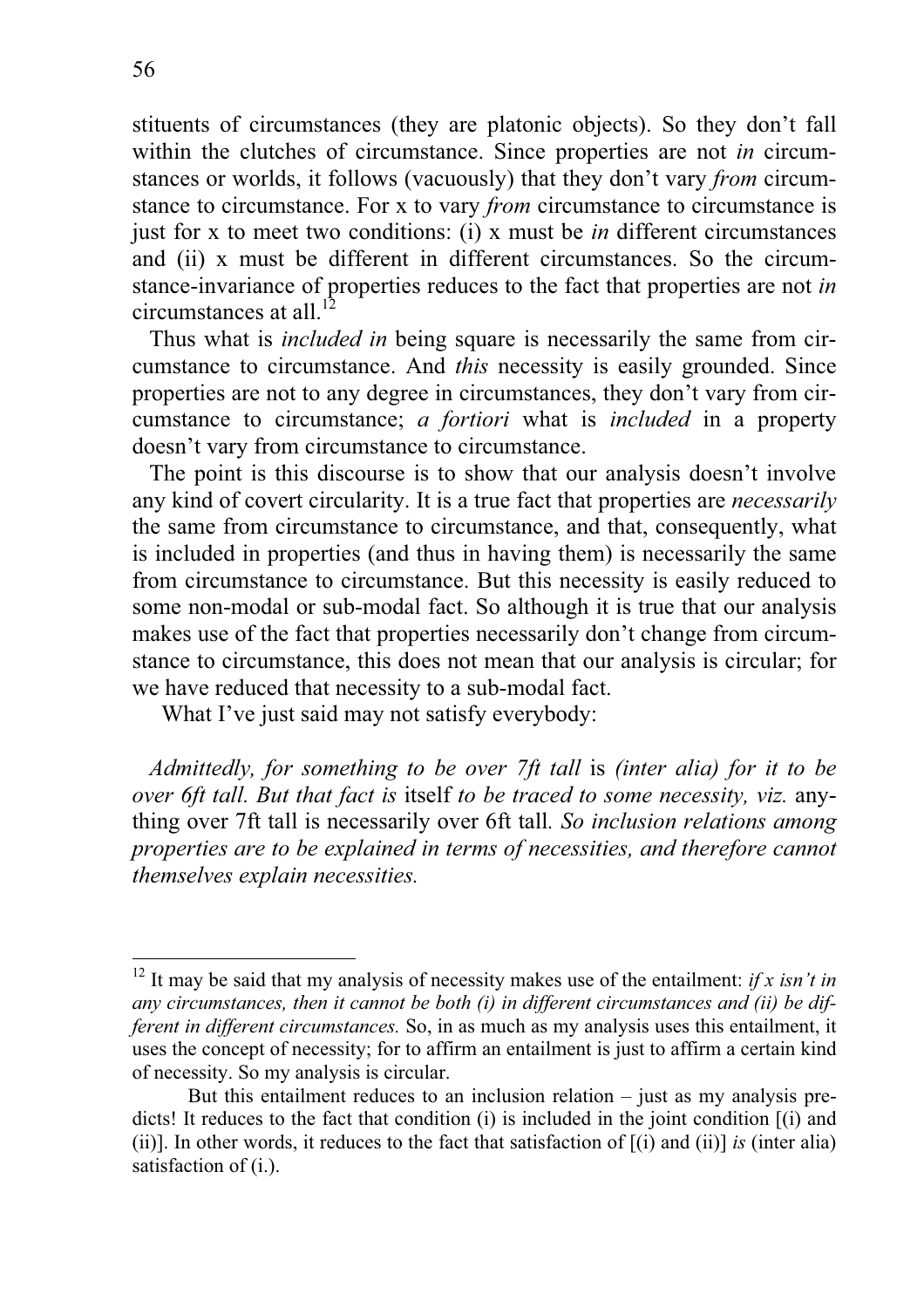This is just the point that I am trying to combat. Facts about inclusion relations among properties do *not* have to be explained in terms of necessities. In fact, they *are* not to be so explained. Such facts are to be "explained" in terms of the banal point that properties are not *in* circumstances at all and therefore don't vary from circumstance to circumstance.<sup>13</sup>

*Properties are not in circumstances; therefore properties don't vary from circumstance to circumstance.*

And in as much as an entailment is a kind of necessity, and in as much as my analysis uses that entailment, my analysis might seem to be guilty of circularity. That is not the case. Our analysis is not circular. The entailment/necessity in question reduces to a case of property inclusion, just as my analysis predicts. For something to vary from circumstance to circumstance just *is* for it (i) to be *in* different circumstances and (ii) for it to be *different* in different circumstances. So the entailment

"properties are not in circumstances"

to

"therefore properties don't vary *from* circumstance to circumstance"

is identical with the entailment from:

(a) 'Properties are not (i) in circumstances'

to

(b) Properties are not *both* (i) in circumstances and (ii) different in different circumstance.

And the entailment from (a) to (b) – i.e. the fact that (b) is *conceptually necessary*  given  $(a)$  – is easily reduced to a deeper fact, one which can be delineated with using the concept of necessity. That deeper fact is that the property of satisfying (i) is *included* in the property of satisfying [(i) and (ii)]. And this is just as my analysis predicts. So there is no covert circularity in our analysis. In fact, when we investigate the allegation of some such circularity, our analysis turns out to be vindicated.

 $13$  The contents of this footnote are similar to those of the last footnote. But it is worth repeating myself to stave off the unjust – but inevitable – accusation that our analysis of necessity is circular.

The argument just given makes use of an entailment, namely: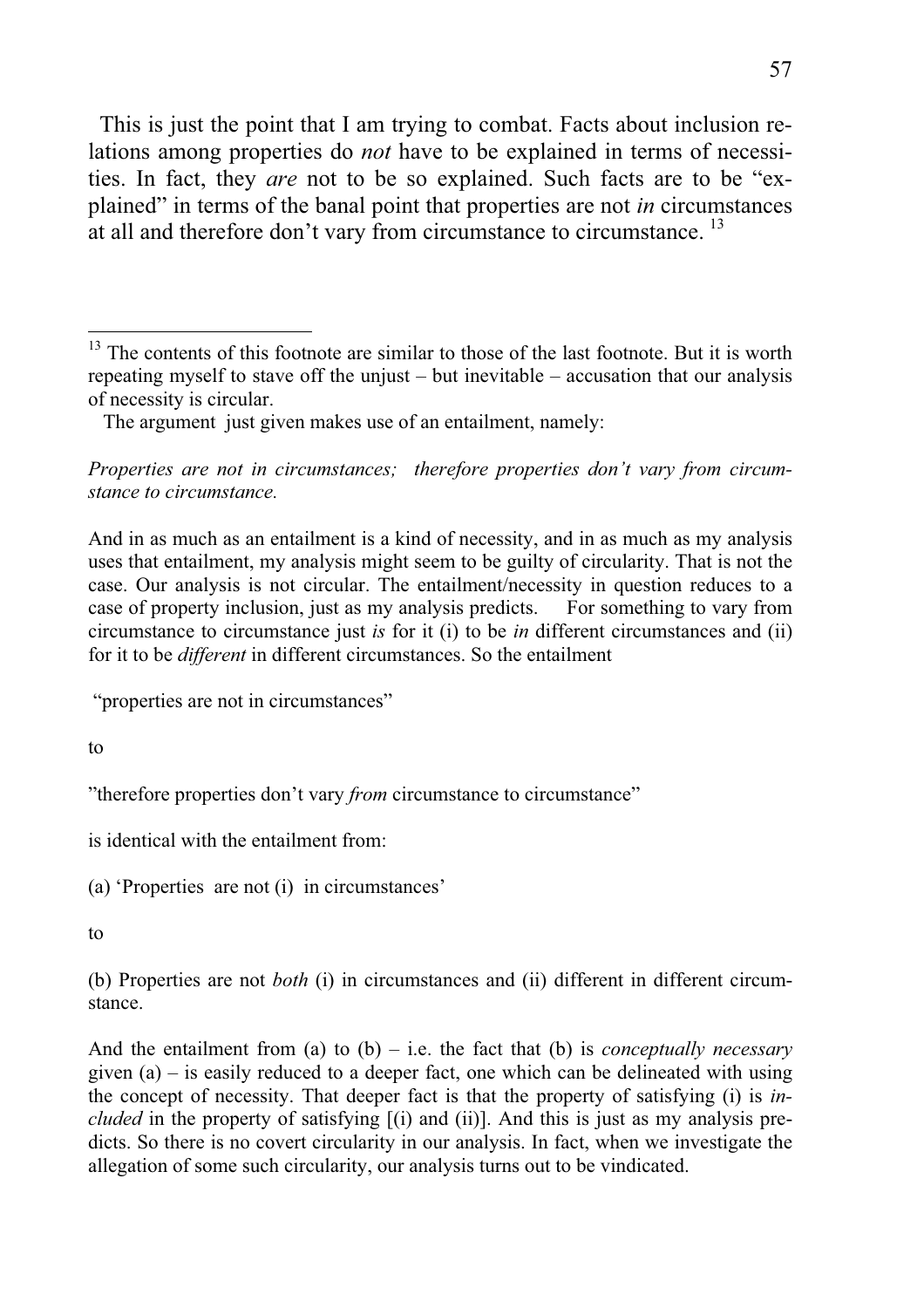*There is an obvious counter-example to your analysis. Suppose that Bob's favorite concept is* square*. Now the statement* 

 *(A)* anything that falls under the concept *square* is a closed figure

*is necessarily true. On the other hand, the statement* 

*(B)* anything that falls under Bob's favorite concept is a closed figure

*is, while true, not* necessarily *true (for Bob's favorite concept might have been the concept* open figure*). But the property-relations – the inclusionrelations among properties -- which make (A) true are the same as those which make (B) true. Both are made true by the fact that, included in the property of being a square, is the property of being closed. So with regard to the statement*: anything that falls under the concept *square* falls under the concept *closed figure – whatever it is that makes that statement be necessarily true, it is not* merely *inclusion relations among properties. For the exact same inclusion relations are associated with the contingent proposition:* anything that falls under Bob's favorite concept is a closed figure*.*

 This argument involves a fallacy. The property of being a square *does* include the property of being a closed figure. The property of being Bob's favorite concept *does not* include the property of being a closed figure. The property of being Bob's favorite concept is (unlike the concept *square*) something completely different from the concept *closed figure.* There is no inclusion relation there. So my analysis correctly predicts that (B) is contingent.

 Now it is true that, in actual fact, the thing which *has* the property of being Bob's favorite concept – this thing being the concept *square* – *is* such that anything falling under it necessarily has four-sides. But that is irrelevant. (B) relates the property of being closed to the property of being Bob's favorite concept, not to the property of being a square. (A) relates the property of being closed to the property of being square. There is an inclusion relation here. So the proposition is necessary (as our analysis predicts). On the other hand, (B) relates the property of being a closed figure to the property of being Bob's favorite property. There is no inclusion relation here. So the proposition is contingent, just as our analysis predicts.

 It is true that the property of being a square is identical with Bob's favorite property*.* But the property of being a square is not identical with the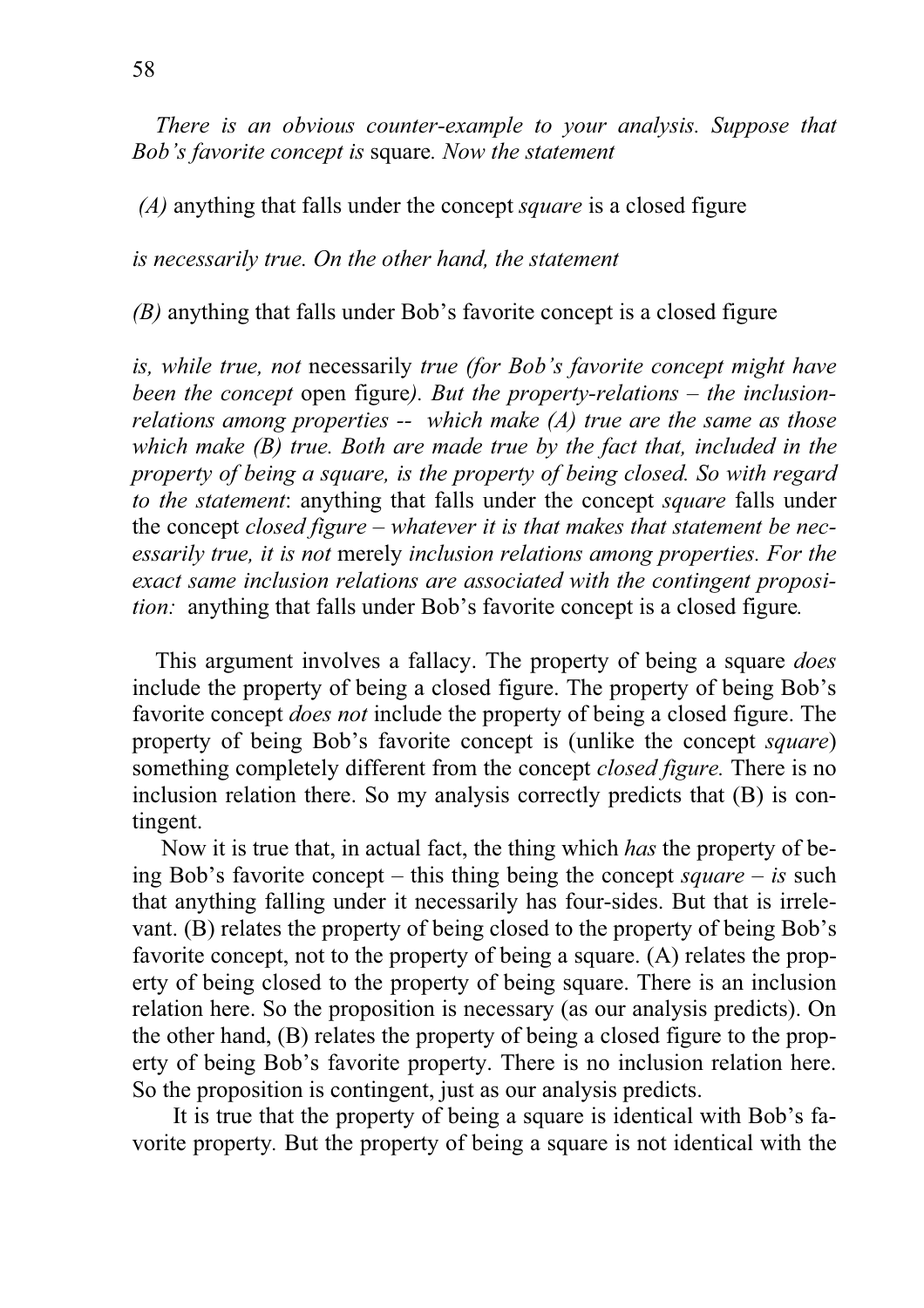property of being Bob's favorite property. (B) relates the property of being closed to *the property of being Bob's favorite property*, which is *not* the same thing as the property *square*. And no inclusion relation holds between the property of being closed and the property of being Bob's favorite property. So our analysis predicts that (B) is contingent, and in fact (B) is contingent. (A), on the other hand, relates the property of being closed to the property of being a square. There is an inclusion relation here. So our analysis predicts that (A) is necessary, and (A) is necessary.

These points may help us dispose of another, very similar objection:

## *Consider the proposition*

(\*) the first post-master general was identical with the inventor of bifocals.

*This is obviously contingently true. But the concepts in that sentence – first* post-master general *and* inventor of bifocals *– pick out the same property, the property of being Benjamin Franklin. So those concepts pick out properties that stand in just the kind of relation of inclusion (taking identity as a limiting case of inclusion) that, according to your analysis, grounds necessity. So your analysis predicts that (\*) will be necessary. It isn't. So your analysis is wrong.*

 The problem here is obvious. The *property* of being the inventor of bifocals is totally different from the *property* of being the first post-master general. And the expressions "the first post-master general" and "the inventor of bifocals" don't pick out the same *property*: they pick out the same *individual.* They pick out Benjamin Franklin, but not the *property* of being Benjamin Franklin. (\*) doesn't say that the property of being Benjamin Franklin is included in, or includes, the property of being Benjamin Franklin. (That would be true enough. But it is not what (\*) says.) Since the property of being the first post-master general is totally disjoint from the property of being the inventor of bifocals, our analysis predicts that (\*) will be contingent. And that is in fact the case.

 (\*) is not made true by facts about the decomposition of properties; it is made true by the fact that some one individual had two quite distinct sets of properties. The proposition

(\*\*) *anything that is a square is closed figure*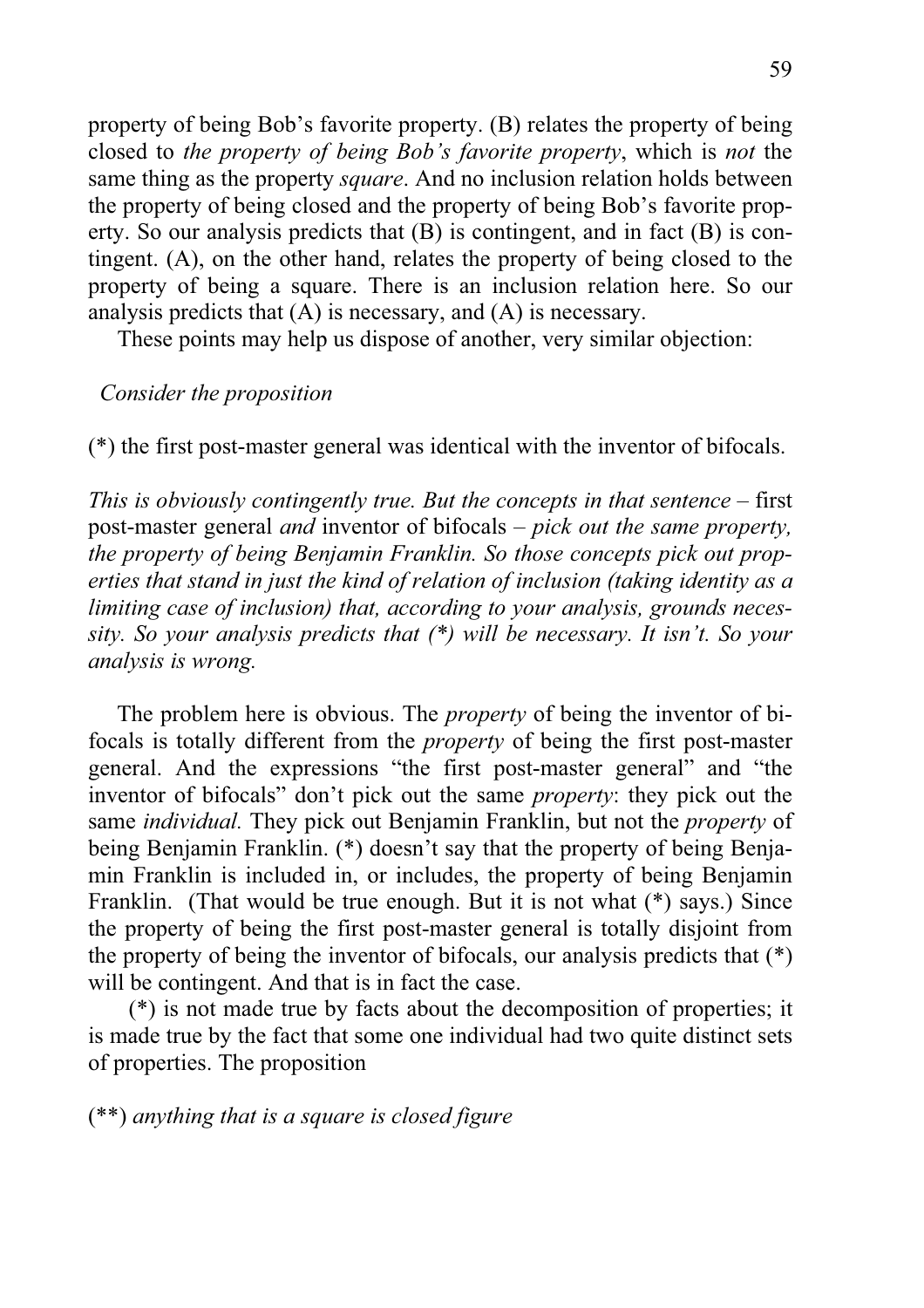is necessarily true because, specifically, it is made true by a fact about what is included in having some one property. So it is made true by some fact about the decomposition of some property: to have the property of being square-shaped *is* or *includes* (inter alia) having the property of being a closed figure. Since (\*\*) is made true entirely by some fact about what is included in having a certain property, our analysis predicts that (\*\*) will be necessary; and this prediction is correct.

 I would like to end this section by considering one last possible misgiving about our analysis:

*Off-hand, I don't see how your analysis accommodates the necessity of "if Mary is taller than George, then George is less tall than Mary".*<sup>14</sup>

 Remember what we said earlier*.* The proposition *x is water* is obviously different from the proposition *x is H<sub>2</sub>O*. But we were able to account for the necessity of *water is H2O* and, therewith, for the necessity of *if x is water, then x is H<sub>2</sub>O (and vice versa).* We said: the property of being water includes the property of being composed of  $H_2O$  (and vice versa). What it is for something to be water *is* for it to consist of hydrogen atoms and oxygen atoms arranged in certain ways.

 Surely what it is to have the property of being a thing x such that x is less tall than Mary is not something different from what it is to have the property of being a thing x such that Mary is taller than x. It is not as though we are dealing with two properties here, any more than we are dealing with two properties in the case of *water* and H<sub>2</sub>O. The *concept* of being a thing x such that Mary is taller than x may be different from the *concept* of being a thing x such that x is less tall than Mary, just as the concept *water* is different from the concept  $H_2O$ . But the *property* of being a thing x such that Mary is taller than x is not different from the property of being a thing x such that x is less tall than Mary, just as the *property* of being water is not different from the *property* of being  $H_2O$ . So just as our analysis predicts, the necessity of *if Mary is taller than George, then George is less tall than Mary* is grounded in a property-identity (property-identity being a limiting case of property-inclusion). For, modulo irrelevant facts about verbal packaging, *if Mary is taller than George, then George is less tall than Mary* is surely the same proposition as *if George is a thing x such that Mary is taller than x, then George is a thing x such that x is less tall than* 

<sup>&</sup>lt;sup>14</sup> This point was made to me, virtually verbatim, by an anonymous reviewer at *Metaphysica.*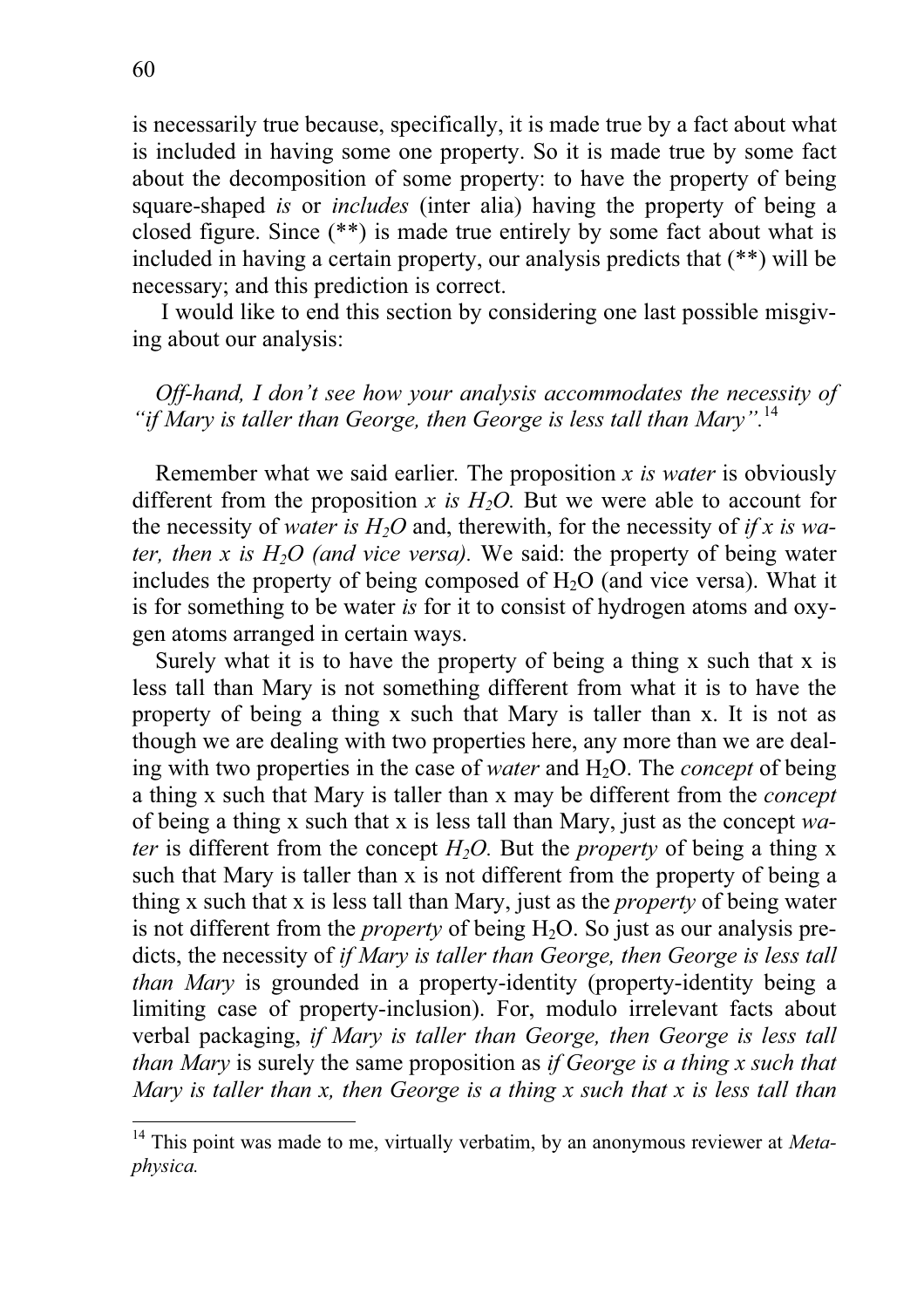*Mary.* And, as we've just seen, the property of being a thing x such that Mary is taller than x is identical with (and is thus, in a limiting sense, inclusive of) the property of being a thing x such that x is less tall than Mary*.*

V. I would like to give some historical context to the position advocated here.<sup>15</sup> I'm going to be extremely brief, since much of what I'm about to say has been said more thoroughly elsewhere.<sup>16</sup>

 I am by no means the first to believe that necessary relations are underwritten by containment*-* or inclusion-relations. As I mentioned earlier, Hume explicitly said that if x and y are *distinct* – i.e. neither comprises the other and they don't otherwise coincide – then there can be no *necessary*  relation between them. Thus, for Hume, any necessary relation between x and y holds in virtue of some containment- or inclusion-relation, identity being a limiting case.

 This point is correct as far as it goes. But it is not specific enough to constitute a general analysis of necessity. We've already seen why. How does this point of Hume's explain the necessity of *x is a closed trilateral figure iff x is a figure such that any two of its sides intersect, but not all three of its sides intersect?* The concepts flanking the "iff" are distinct, so it is hard to see how either could really comprise the other. So given *only* Hume's correct point that necessary relations are grounded in relations of non-distinctness, we don't yet have an analysis of necessity.

 Actually, Hume does, after a fashion, deal with this last concern. He says that all necessary truths are grounded in "relations of ideas."<sup>17</sup> So  $2+2=4$  is necessary because it holds entirely in virtue of facts about the relevant *ideas* – the ideas of two and four, and so on. (It is worth investigating how *this* analysis of necessity relates to the other conception of necessity of Hume's that we just mentioned. For reasons of space, we cannot discuss this here.)

 But there are some problems with this analysis of necessity. First of all, by "idea" Hume seems to mean "mental image". <sup>18</sup> Presumably, no fact about mental images could make it true that *p and (q or r)* entails *(p and q) or (p and r).* Indeed, not even *recognition* of that truth could consist in a

 $15$  The valuable point that my analysis was anticipated by Hume, Kant, and Leibniz was made to me by an anonymous reviewer at *Metaphysica.*

 $16$  See the chapters on Leibniz, Hume, and Kant in Pap (1958) for much more developed versions of many of the points I will make here.

 $1^{17}$  Hume 1955/1748 (40).

 $18$  See Pap 1958 (75).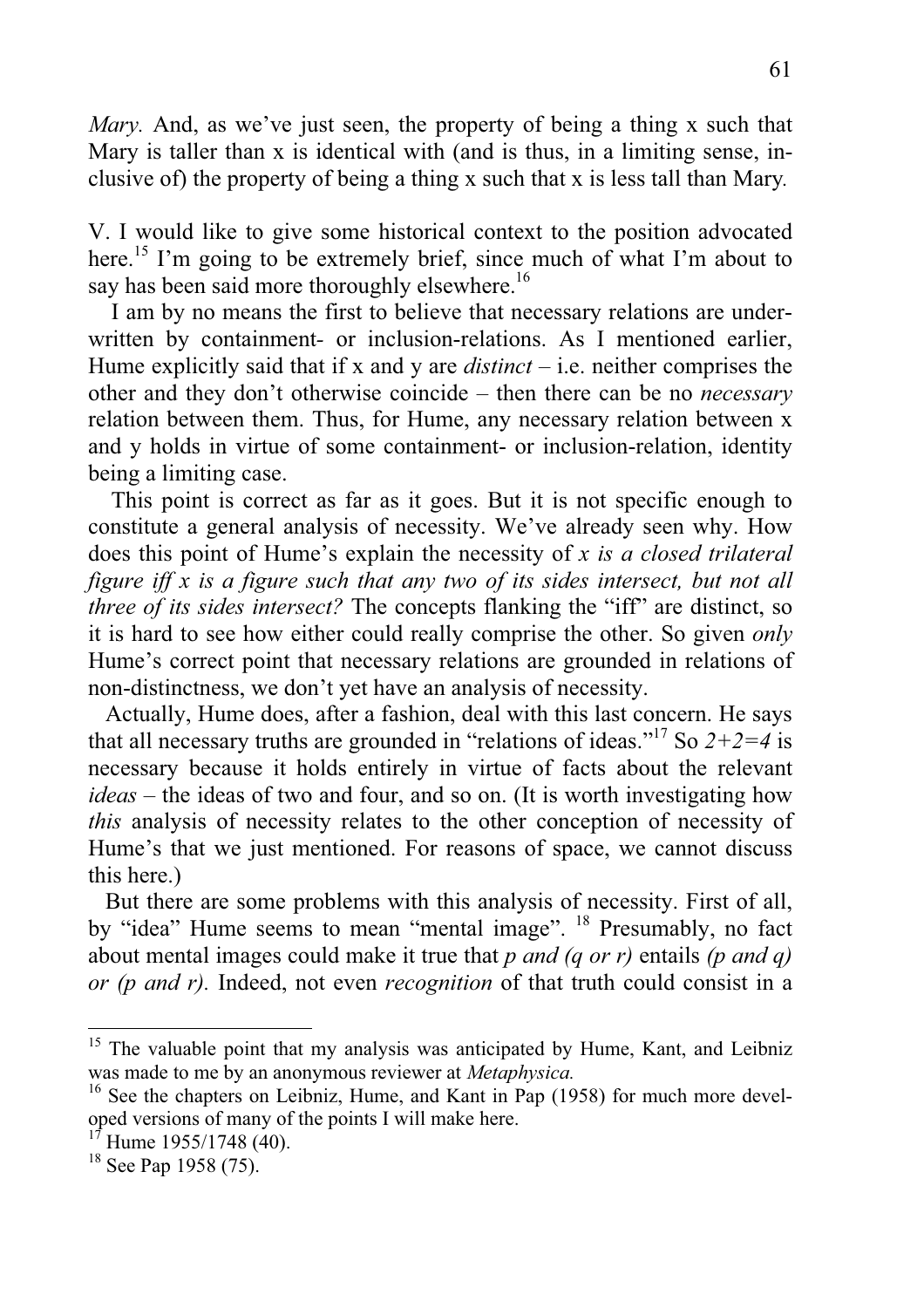play of mental images. No matter what mental images we might impute to a person, that person's *failing* to recognize that that *p and (q or r)* entails *(p and q) or (p and r)* seems to be consistent with his having those images.

Of course, the obvious reply to make on Hume's behalf is this:

*When Hume says that necessary truths are grounded in "relations of ideas", by "ideas" he means* concepts *(in the platonic, not the psychological sense). Hume is saying that* 2+2=4 *is necessary because the concepts*  two*,* four*, and so on, by themselves guarantee the truth of that proposition.* 

 This may well be what Hume meant. But in that case his analysis of necessity is counter-exampled by necessary a posteriori truths like *water is H2O* and *light consists of wavicles.* Also, even if we leave that aside, Hume's analysis of necessity is still not adequate; for he doesn't adequately answer the question *how* the concepts *four* and *two*, and so on, underwrite the necessity of *2+2=4* or *triangles have three sides.* 

It isn't, as far as I can tell<sup>19</sup>, that Hume has *no* answer to that question, but that he has a false one. He seems to say that *triangles have three sides*  is necessary because one cannot imagine a triangle without imagining a three-sided figure.<sup>20</sup> (Hume thus identifies necessity with the property of being such that its negation is *not* imaginable.<sup>21</sup> This identification is a consequence of Hume's strict empiricism: all knowledge is embodied in sense-perceptions and in the "faint copies" they leave , these being mental images. So, for Hume, what is conceivable is what is imaginable. Thus, if we identify possibility with conceivability – and everyone prior to Kripke did so – then we identify possibility with imaginability: a disastrous result, but one that an empiricist has a hard time escaping.) So, in effect, one's image of the one thing *includes* one's image of the other. Thus, Hume has once again anticipated our inclusion-analysis of necessity.

 One problem with this view is that there is no way to apply to it truths like *there are more reals than rationals* or even *p and (if p, then either not p or (q and w)), then q and w.* What inclusion- or identity-relations among

I insert this "as far as I can tell" because here I am entering subtleties of Humeinterpretation that are a bit beyond my competence. I am going off of what a reading of Hume, unsupplemented by extensive background reading, would suggest.

<sup>&</sup>lt;sup>20</sup> Hume 1955/1748 (27-28).

 $21$  Pap 1958 (81).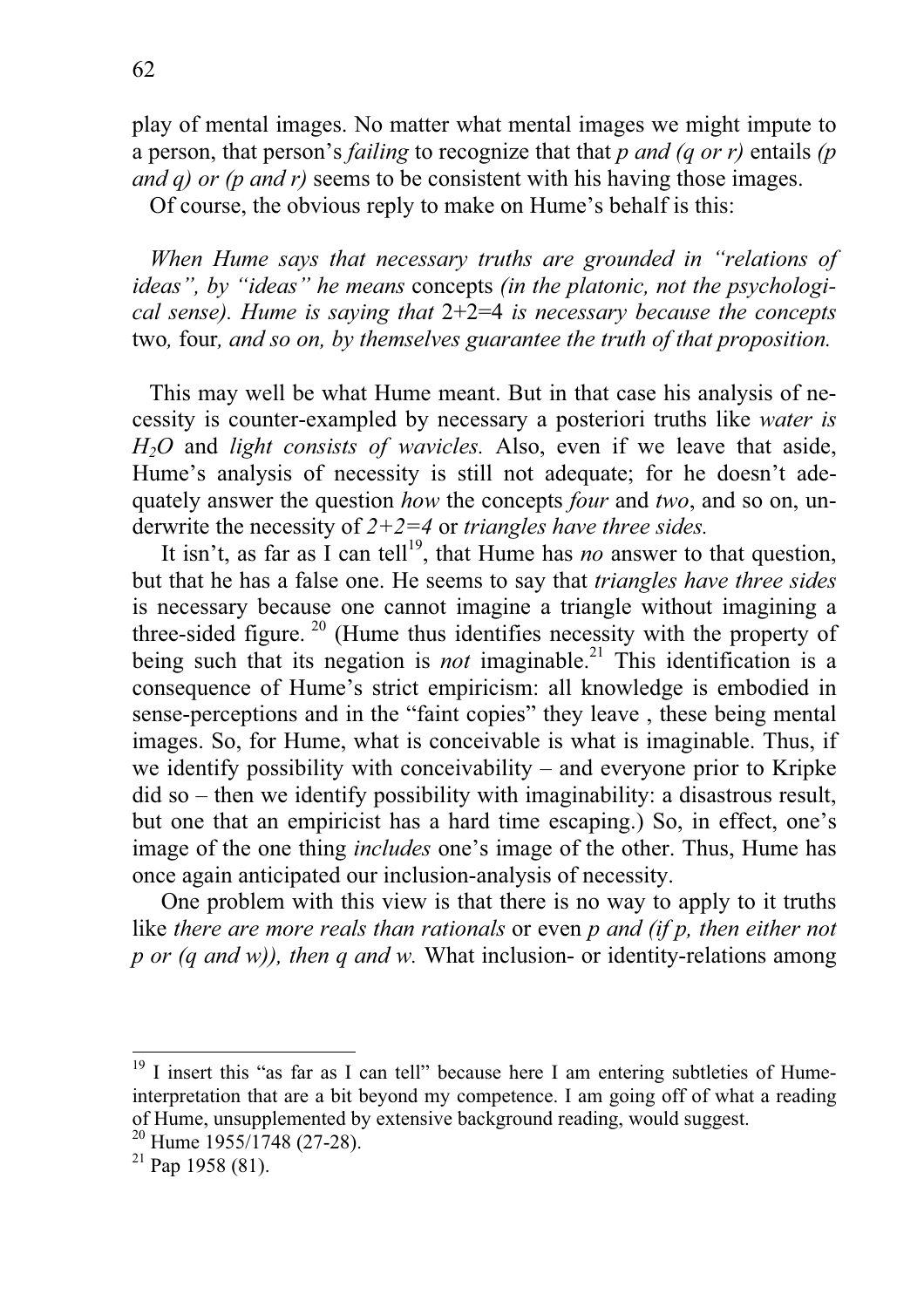mental images could account for so much as our *recognition* of these truths, let alone the truths themselves? $2^{22}$ 

 Like Hume, Leibniz anticipated our analysis of necessity. Actually, Leibniz did this in two ways. First, Leibniz said that all necessary truths reduce to the law of identity (*for any x, x=x*). Thus, Leibniz seems to be saying that any necessary truth is grounded in a relation of *identity*. And this is obviously similar to our view that necessity is always grounded in some kind of relation of coincidence or inclusion.

 But *what* must be identical with *what*, according to Leibniz, if we are to have a necessarily true proposition? Leibniz's answer seems to be: propositions that are necessarily true hold in virtue of identities of *concepts.* So *bachelors are unmarried* holds in virtue of a *concept*-identity*.* The concept *bachelor* is identical with a concept like *unmarried adult male.* Obviously the concept *unmarried* is a component of this concept. So *bachelors are unmarried* is true in virtue of an identity holding between the right-side and some component of the left side.

 In connection with this, Leibniz held that to *deny* a necessary truth is tantamount to *denying* the law of identity. To say *bachelors are not unmarried* is tantamount to saying *x is not identical with x*, for some value of x*.*

 There are several problems with this analysis of necessity. We will consider two. First, as Pap pointed out, in order to effect the reduction of a truth of logic to anything that could be considered an identity, logical truths *other* than the principle of identity must be used. <sup>23</sup> To use Pap's example, if you want to *show* that as simple a truth as *if p, then p or q* reduces to an identity of any kind, you need to use principles of logic that you must hold *not* to be identical with the law of identity: "[I]n most cases, the reduction of a necessary truth to an identity, total or partial, presupposes principles of deduction which are themselves necessary truths but cannot themselves be held to be in turn thus reducible."<sup>24</sup>

 Another problem with Leibniz's view has to do, of course, with Kripke's discovery of necessary a posteriori truths. It is very hard to see how any identity of *concepts* underwrites the truth of *heat is molecular motion.* For the concept *heat* is different from the concept *molecular motion.* 

 Leibniz anticipates our containment-analysis of necessity in another way. Leibniz notoriously held that *Caesar crossed the Rubicon* is neces-

 $22$  See Pap 1958 (75-84) for some related, though not quite coincident points.

 $23$  Pap 1958 (8-11).

 $^{24}$  Pap 1958 (8).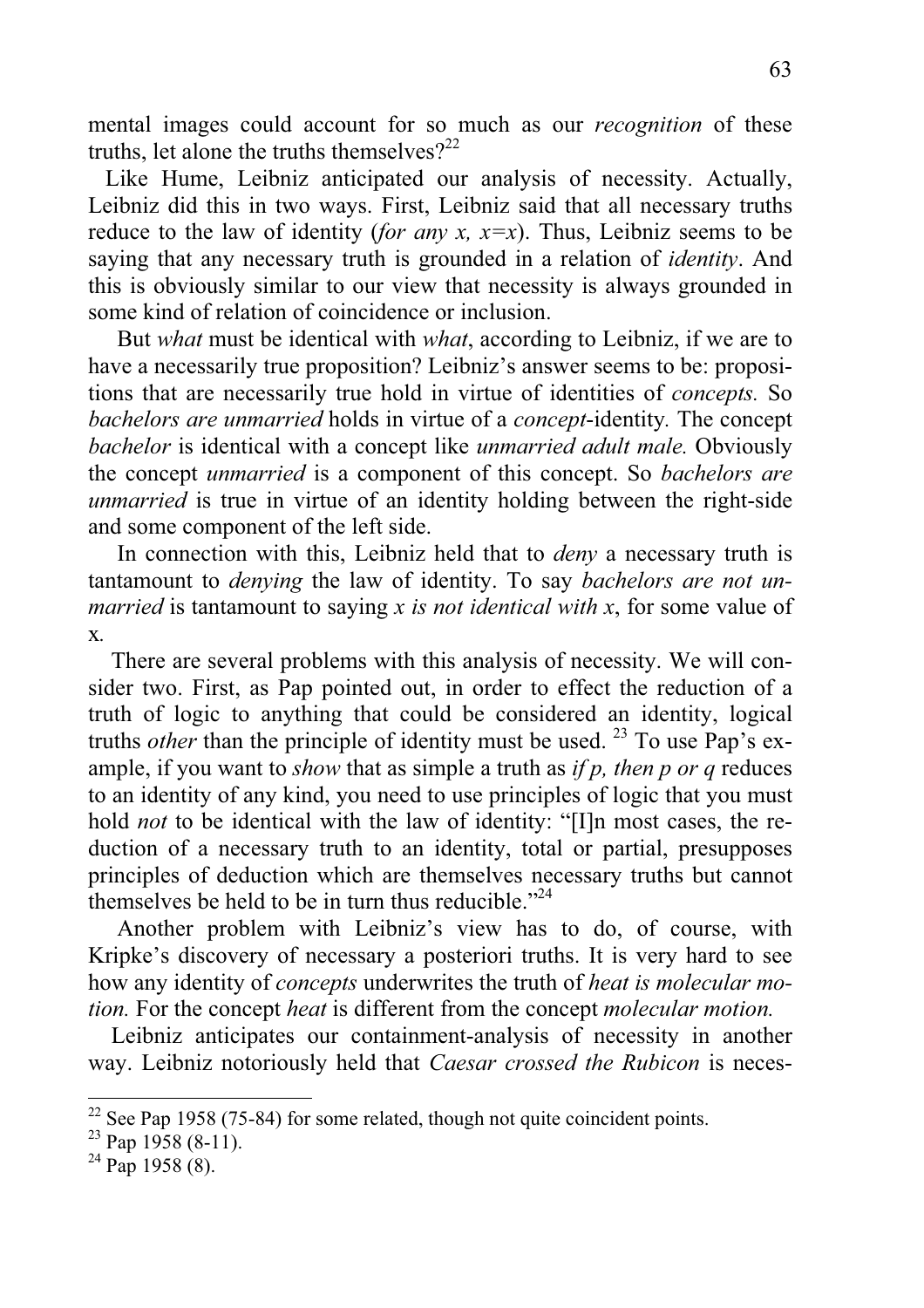sary.<sup>25</sup> Roughly, the idea seems to be this. Caesar is who he is in virtue of the properties that he has. Crossing the Rubicon is one of those properties. So having the property of crossing the Rubicon is *definitive* of being Caesar and thus of the *concept* of Caesar. To be sure, the truth *Caesar crossed the Rubicon* certainly *appears* to be contingent. (Leibniz grants this.) But, according to Leibniz, that is a kind of epistemic epiphenomenon: we are simply ignorant of some facets of the concept of Caesar, just as we are ignorant of some facets of the concept *real number*. 26 If we knew more about the concept *Caesar,* we'd see that, included in it, is the concept *crossed the Rubicon.*

 Of course, in actuality, *Caesar crossed Rubicon* is contingent. (We don't really have to time to discuss the errors in Leibniz's argument to the contrary.<sup>27</sup>) But, for our purposes, what is relevant is the conceit that underlies Leibniz's contention that it is necessary. The idea is that the concept *crossing the Rubicon* is somehow *contained* in the concept *Caesar*. In general, containment relations among *concepts* underwrite necessities. So Leibniz has (once again) anticipated our containment-- or inclusion- analysis of necessity.

 In effect, we've already seen the problem with this particular conception of necessity (not surprisingly, it is one that bedeviled many pre-Kripkean views): it doesn't apply to necessary a posteriori propositions. Leibniz says that the concept *crossed the Rubicon* is contained in the concept *Caesar*. Very well. But the concept *consists of hydrogen molecules (inter alia)* is not surely not contained in the concept *water*, even though the proposition *water consists of hydrogen molecules (inter alia)* is necessary.

 $25$  He seems to have held that all those propositions that we would characterize as contingent are necessary and, indeed, a priori. Leibniz seems to have held that all propositions are of subject-predicate form (this was generally held before Frege). And he also held 'every predicate, necessary or contingent, past, present or future, is contained in the notion of the subject' (Russell 1992/1900: 27); so *every* proposition is *conceptually* true and thus necessarily true. (Russell 1992/1900 (27)).

<sup>26</sup> See Russell 1992/1900 (chapter II).

 $27$  For what it's worth, there are, in my view, two fallacies in Leibniz's argument. First, though it is true that Caesar is who he is in virtue of the properties he has, it is *not* true that Caesar is who he is in virtue of *all* the properties he has. Surely only *some* of the properties one has are individuative of that person. (Kripke argues – correctly, in my view – that only facts about one's conditions of origination are individuative of one.) Second, a fact about x may be *individuative* of x without being *definitive* of the *concept* of x. This is really another way of stating Kripke's point that conceivability and possibility don't coincide. The *substance* water is individuated by its chemical structure. But the *concept* of water is not *definable* in chemical terms.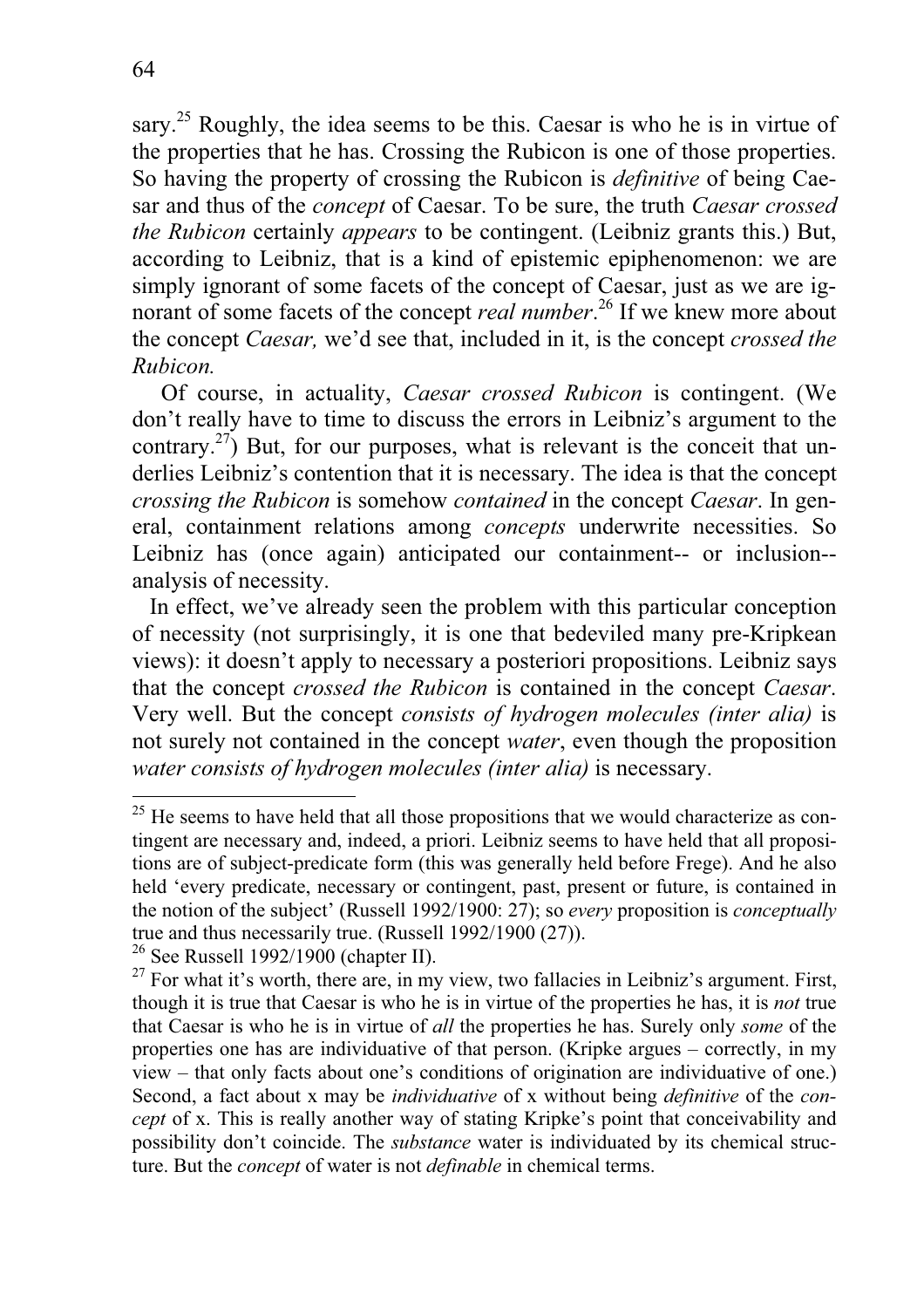A similar problem faces Kant's analysis of necessity. Kant says that *bachelors are unmarried* is necessary because the concept on the left side of the copula *contains* the concept on the right; and that, in general, necessity stems from *containment* relations holding among concepts.<sup>28</sup> So, like Leibniz and Hume, Kant has anticipated our analysis. But the problem with Kant's analysis is clear: the concept *water* doesn't contain the concept *hydrogen* (or *oxygen*), even though water itself contains hydrogen.

Also, as Quine pointed out<sup>29</sup>, it must be said what is meant by "containment". The following proposition is necessarily true: *x's cardinality is greater than that of the rational numbers* is true only if *x is a class such that there is no bijection between its members and the members of a class C whose members can be put into a bijection with the whole numbers.* But in what sense does the concept *cardinality greater than the cardinality of the rational numbers* contain the concept *class such that there is no bijection between its members and the whole numbers*?

 Kant actually said that propositions of mathematics, like the one just given, are *synthetic* because he thought that – apart from totally trivial propositions like *7=7 –* the requisite containment relations among the concepts flanking the "=" are not to be found. But this shows the limitations of trying to understand necessity in terms of containment relations holding among *concepts.* It does not, *pace* Kant, show that mathematical truths are non-analytic.

 There are two points of importance here. First, the containment-- or inclusion-analysis has a venerable history: some of the luminaries of our discipline have looked to it to explain necessity. Second, our analysis has some advantages over the analyses put forth by these luminaries. They sought to understand necessity in terms of an inclusion-relation among *concepts.* We know from Kripke that this is not the way to go. Thus we have analyzed necessity *not* as an inclusion-relation among concepts, but as an inclusion-relation among *properties.* Consequently, our analysis does not face the problems that bedevil the analyses of Leibniz, Hume, and Kant.

 $28$  Kant 1965/1787 (48-54).

 $29$  Quine1990/1951 (26).